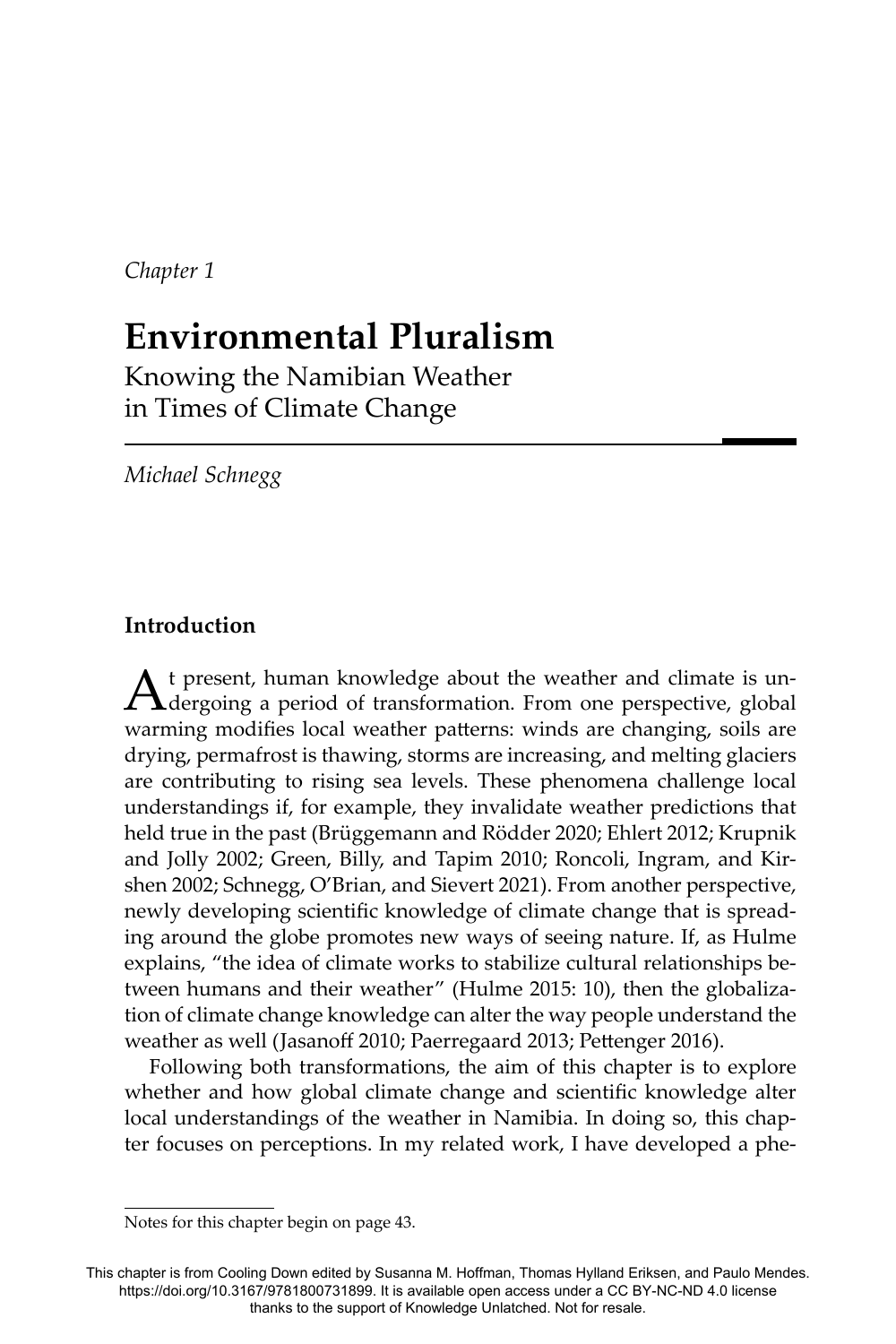nomenological perspective and argued that perceptions are not the only way of accessing the world. $1$  On the other side of the coin are practices through which we enact the environment. As I have shown, people switch between perceiving and practicing, which helps to explain how different ways of accessing the world create different ways of knowing the environment and, possibly, also different worlds (Schnegg 2019, 2021a, 2021b). While this duality of practicing and perceiving provides a very effective approach to explore different layers of knowing, it first requires an indepth understanding of the epistemic structures (i.e., perceptions) that this chapter provides.

The anthropological literature has shown convincingly that scientific and indigenous ways of knowing the environment are in part based on distinct ontological assumptions about how the world works (Antweiler 1998; Berkes 2008). In environmental science, climate is defined as the "average weather." Thus, while weather describes the conditions of the atmosphere over a relatively short period of time, climate refers to longterm averages of daily weather, described in terms of the mean values and variability of specific indicators. To accumulate knowledge about both the weather and climate, environmental scientists rely on a number of epistemological assumptions. They often *assume* knowledge to be independent of contexts, allowing explanations gleaned from one set of specific circumstances to be applied to other, similar contexts (DeWalt 1994; Schnegg 2014).<sup>2</sup> Moreover, environmental scientists *assume* that many patterns are beyond direct human observation and require the aid of scientific instruments for study. The aggregation from weather to climate follows formal rules that transcend local meaning systems (Jasanoff 2010). While, in these scientific terms, human activities can affect climate, these relationships are understood as global aggregates both in terms of cause and in terms of humanity's ability to mitigate the harmful consequences of human-induced climate change (Schnegg 2019, 2021a).

Therefore, on a more abstract level, scientific climate knowledge is grounded in a set of principles: science allows for the separation of cause and effect on a large temporal scale, e.g., burning coal on an industrial scale one hundred years ago may have effects on the climate-influenced weather today. Science also allows for the separation of cause and effect spatially. Emissions from industrialized countries can contribute to extreme weather events in less industrialized countries. Additionally, scientific climate knowledge does not recognize natural forces, such as the wind or water, as agents incorporating a design. Moreover, scientific knowledge is not based on immediate sensory experiences but on longitudinal measurement and observation. Finally, while scientists can predict local weather patterns a few days in advance, predictions of changes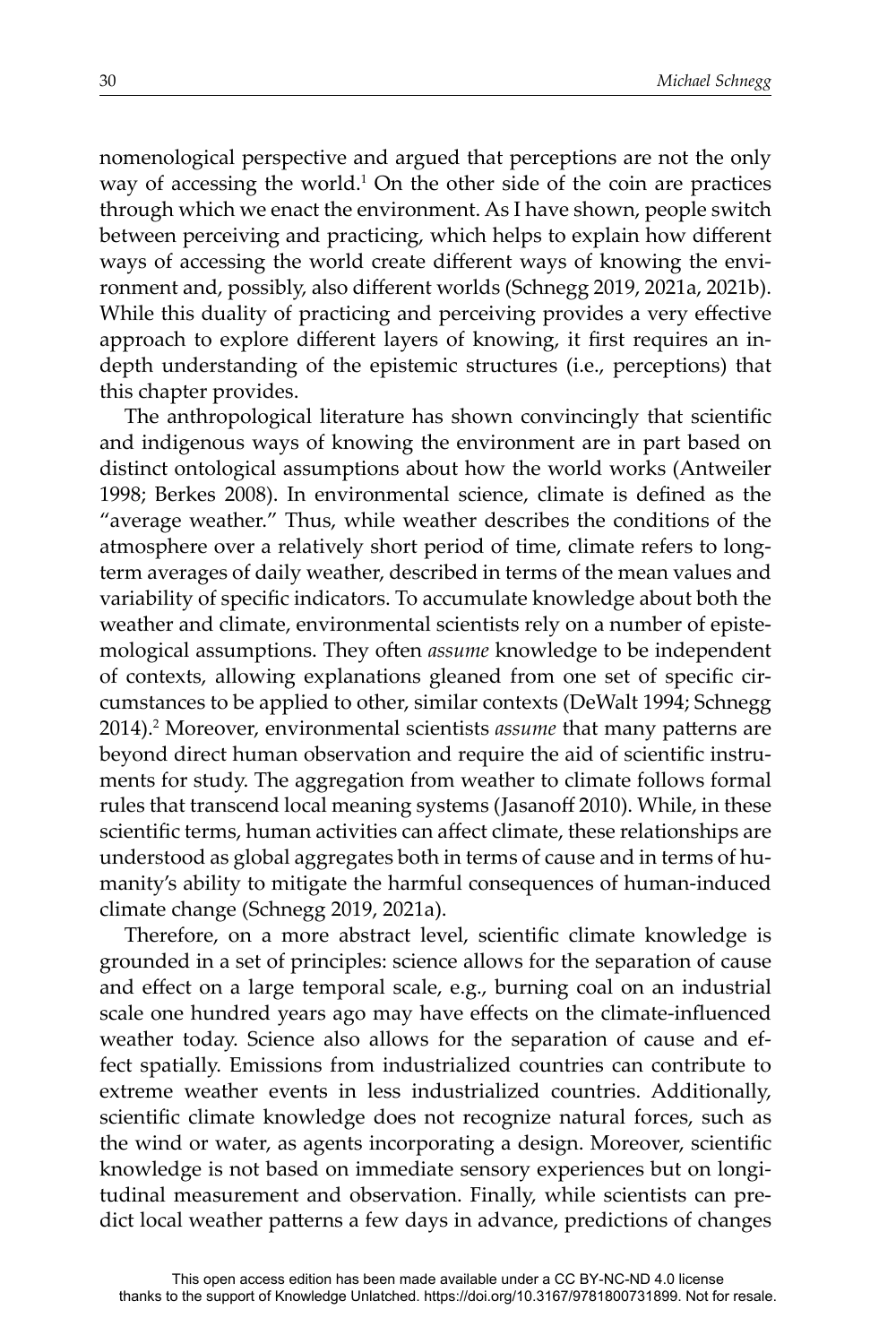in climate and average weather conditions can be made on an extended timescale.

Indigenous understandings of the weather differ in many regards. They are often embedded in holistic worldviews that connect the land to the air and water, the earth to the sky, plants to the animals, and people to spirits (Cochran et al. 2013; Paerregaard 2013; Antweiler 1998).<sup>3</sup> Thus, reasoning includes diverse aspects of nature, and weather results from the interaction of these components, to which humanlike agency is often attributed (Roncoli, Ingram, and Kirshen 2002). Moreover, given its importance as the source of weather and its uncontrollability, the sky and the dynamic events that occur there are unsurprisingly animated frequently in human thought (Donner 2007; Ingold 2006). Storms punish; lightning frightens. Across many cultures, weather-related phenomena are associated with specific supernatural powers (Bierlein 1994). Given this, weather predictions are often based on an interpretation of the intentions of the supernatural world and how these are present in the behavior of the elements of nature, including birds, plants, animals, winds, cloud patterns, and the movements of the moon and stars (Elia, Mutula, and Stilwell 2014; Orlove et al. 2010; Roncoli, Ingram, and Kirshen 2002; Nyong, Adesina, and Osman-Elasha 2007; Ifejika Speranza et al. 2010; Lefale 2010; King, Skipper, and Tawhai 2008).

On an abstract level, many indigenous explanations of the weather share a number of ontological and epistemological principles as well. First, they are usually integrated into human moral concerns, thereby establishing a concrete and relatively short-term temporal link between humaninduced causes and weather-related effects. For example, when humans do something immoral or careless, they are more or less immediately punished by harmful weather events. To calm and placate disturbed natural agencies, people may take various actions, including offering ritual sacrifices. Secondly, these causal linkages are local: "our" behavior shapes "*our*" weather (Friedrich 2018; Rudiak-Gould 2014; Schnegg, O'Brian, and Sievert 2021). Third, nonhuman agents, including the elements of nature, also influence the weather. Sometimes their interactions are mediated by supernatural powers (Rayner 2003). Fourth, local weather-related reasoning does not always rely on causal explanations but may reflect a more fatalistic view. Fifth, epistemologically, laypeople's tacit knowledge is typically laden with emotion and sensitive to the context in which it is applied (Gorman-Murray 2010; Vannini et al. 2011).

While these differences between indigenous and scientific knowledge are relatively well established in anthropology, what happens when those epistemologies collide is much more controversial. There are at least three different answers that can be proposed to this question.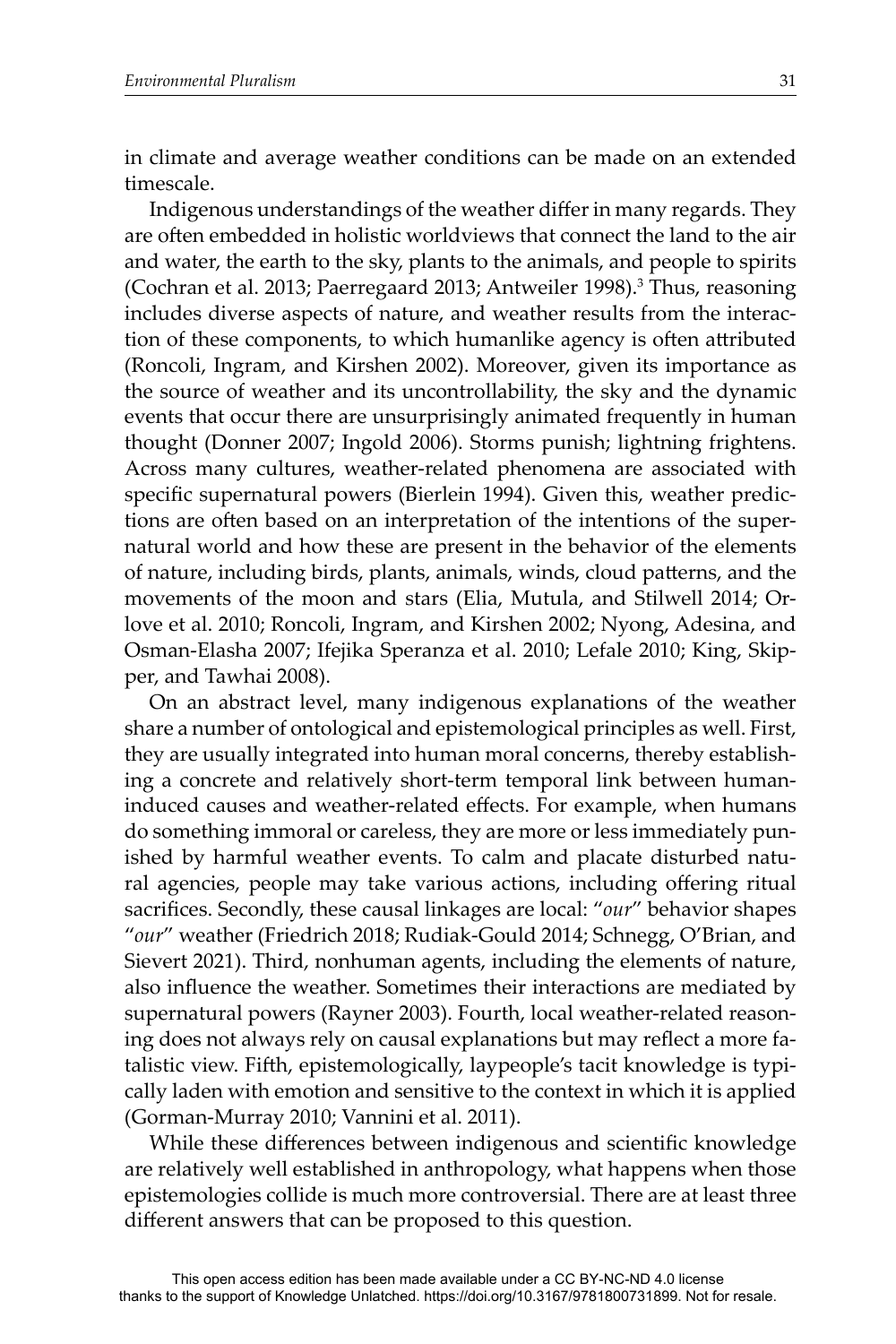## **Established Approaches to Linking Different Ways of Knowing**

In one view, indigenous knowledge will (and should) be overcome, giving way to scientific truth. Studies conducted in the *public understanding of science* (PUS) paradigm begin from the premises of an information-deficit model. They attribute skepticism regarding scientific knowledge to a lack of understanding resulting from a lack of information. For example, a large number of studies show that common explanations of climate change implicate the hole in the ozone layer, while experts eschew this connection (Kempton 1991; Löfstedt 1991; Rayner 2003; Bostrom et al. 1994; Thompson and Rayner 1998). A conclusion in this research has been that this "misinterpretation" can be corrected through better communication. In general, research that is conducted in the public understanding of science paradigm is based on a sender-receiver communication model that has been criticized as being one-dimensional and in part naïve (Hulme 2009; Jasanoff 2010; Kearney 1994; Weingart, Engels, and Pansegrau 2000).

In another view, indigenous knowledge is increasingly repressed by dominant discourses. This *sociocultural approach* is not restricted to knowledge but encompasses norms, values, actors, and their social networks. As Jasanoff states, "Without human actors . . . even scientific claims have no power to move others" (Jasanoff 2004: 36). Instead of assuming a linear transfer of climate change knowledge from sender to receiver, the sociocultural model explores how social fields, including science, politics, the media, and the general public, negotiate climate change socially and culturally (Krauss 2012; Jasanoff 2010; Rudiak-Gould 2012). To study this, a discourse-centered analysis is typically used to deconstruct how dominant actors shape forms of knowing and, eventually, reality. Theoretically, the sociocultural approach is often grounded in science and technology studies (STS) (Jasanoff 2010; Weisser et al. 2014; Pettenger 2016).

In a third view, indigenous and scientific knowledge are less mutually contradictory than is often assumed (Gagnon and Berteaux 2009; Nyong, Adesina, and Osman-Elasha 2007; Huntington et al. 2004; Herman-Mercer, Schuster, and Maracle 2011; Weatherhead, Gearheard, and Barry 2010; Roncoli, Ingram, and Kirshen 2002; Risiro et al. 2012, Orlove et al. 2010; Lefale 2010; Kalanda-Joshua et al. 2011). Indigenous knowledge offers new insights for science, and both perspectives can be integrated (*integrated approach*) to effectively tackle the environmental problems we face.4 For example, Gearheard and colleagues (2010) have argued in their comparison of indigenous and scientific interpretations of changing wind patterns among Inuit hunters in the Canadian Arctic that similarities in observations and interpretations of long-term patterns can strengthen confidence in the conclusions, while differences can lead to new questions for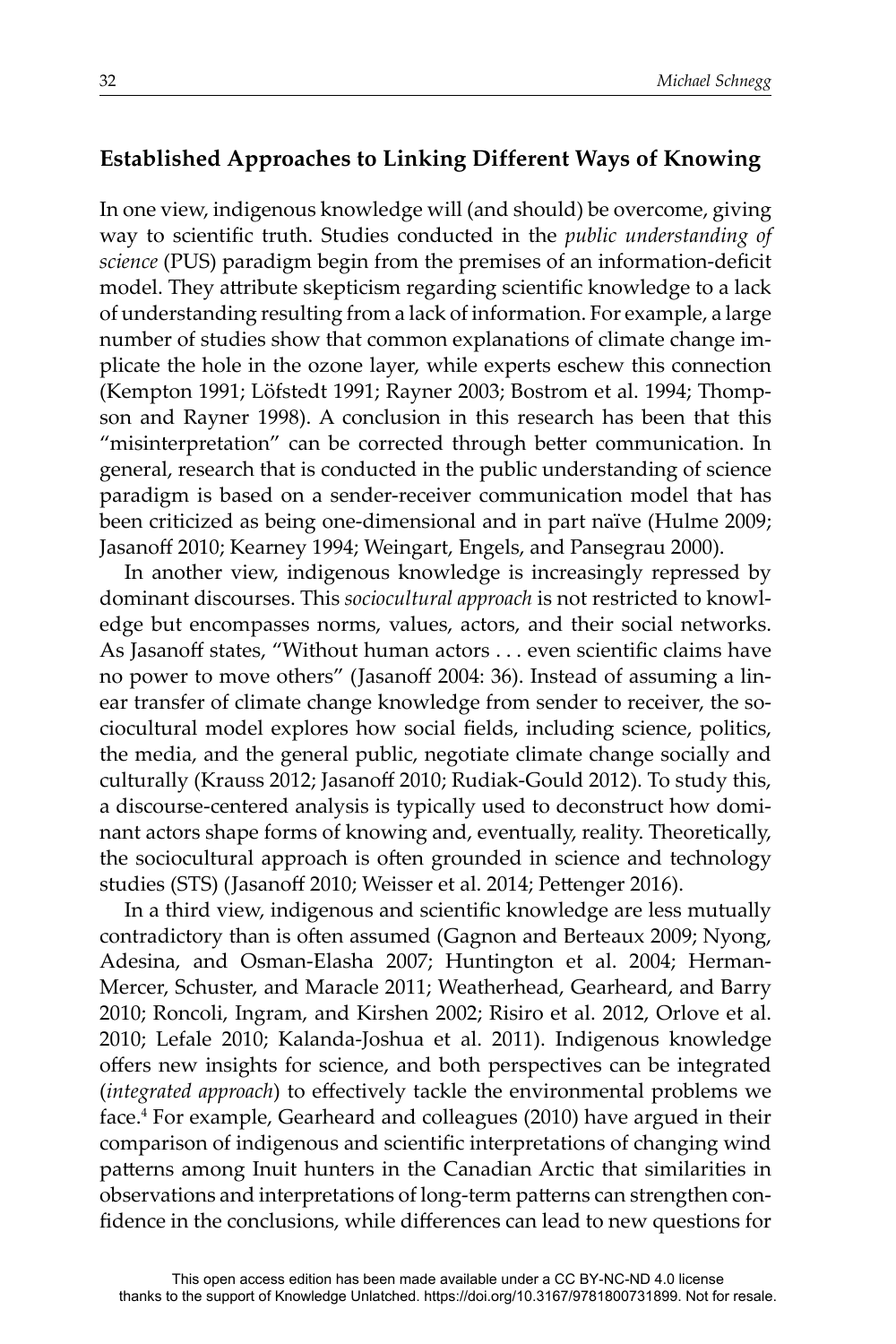further investigation. While many authors have pointed to this approach as an opportunity for collaboration (Nyong, Adesina, and Osman-Elasha 2007; Huntington, Suydam, and Rosenberg 2004; Huntington 2000; Green, Billy, and Tapim 2010; Ifejika Speranza et al. 2010), others take a more cautious view (Nadasdy 2003; Chanza and De Wit 2013).

Although the three approaches differ significantly, they are similar in their focus on the interactions between distinct epistemologies and forms of knowing when asking: (1) how one "wins over the other" (public understanding of science, sociocultural approach), or (2) how they complement and stimulate one another (integrated approach). In doing so, they assume that an actor typically has (only) one way of knowing, and also that this way of knowing typically differs between the scientist and the nonscientist. The framework I offer overcomes this view and argues that people can (but also may not) combine plural ways of knowing about the environment*.* I propose to address this as an *environmental pluralism.*

#### **Environmental Pluralism**

Anthropological research in the fields of medicine and law has shown convincingly that the introduction of new principles of knowing does not automatically lead to the replacement of existing ones. In medical anthropology, it is widely agreed that people recognize different, often contradictory, interpretations of the body, its functioning, and ways of diagnosing and treating its illnesses. People differentially draw upon these understandings at different times (Pelto and Pelto 1997). In a similar vein, legal anthropologists have shown that multiple normative frameworks often coexist and that people actively choose between them depending on context (Merry 1988; Benda-Beckmann, Benda-Beckmann, and Wiber 2006). While the ideal of plural normative orders and knowledge is applied successfully in other social fields, a careful study of how pluralism might also be relevant for knowledge of the environment has not been adequately considered.

Environmental pluralism describes a situation, where a person uses different, ontologically and epistemologically distinct knowledge systems to explain environmental phenomena. It brings into focus the role of climate change in introducing new knowledge about the natural world that can result in multiple—even contradictory—ways of knowing the environment based on different epistemological and ontological assumptions (Schnegg 2019, 2021a; Schnegg, O'Brian, and Sievert 2021).

From the literature, there are some indications that environmental pluralism exists. For example, Ehlert (2012) reports that wet rice farmers in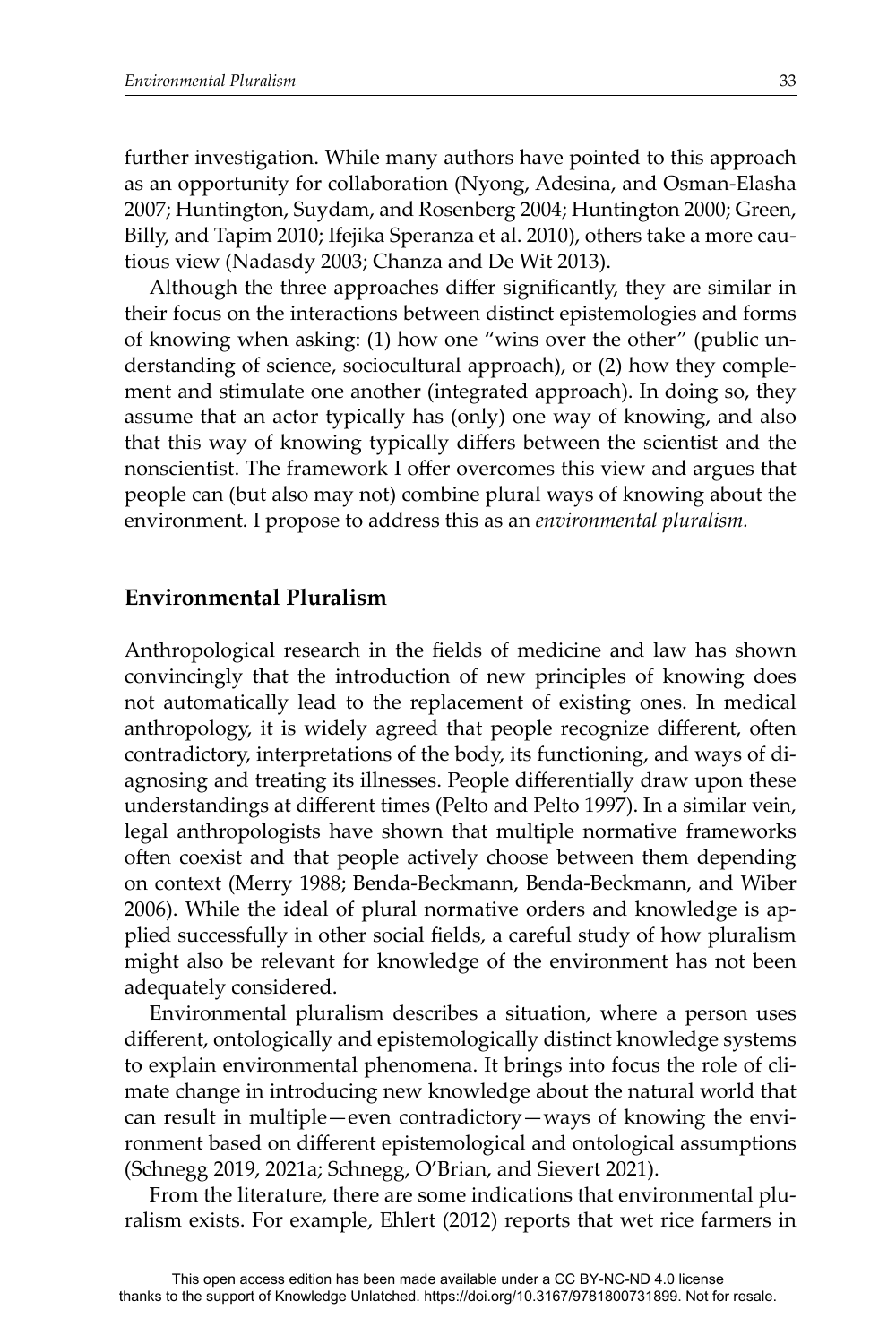Vietnam combine both traditional and modern means of weather forecasting to make farming decisions. Among the farmers she studied, short-term weather predictions are typically based on "reading the water," while the longer-term future is judged with meteorological knowledge transmitted by radio and loudspeakers set up by the state (Ehlert 2012). Similarly, Paerregaard (2013) has shown that climate change discourses introduced new ways of understanding human-environment interactions in the Peruvian community she studied. At the same time, people deny that the changes they observe could be caused by factors outside the community itself (Paerregaard 2013). Equally, for the Iñupiat in western Alaska, their local discourse on weather change and the scientific discourse are separate discourses. Unlike the examples of hybrid ways of explaining, where different discourses are mainly compatible, Iñupiat knowledge and daily observations of the environment are far from matching the generalized scientific knowledge. At the same time, they can readily apply both ways of knowing depending on their situation (Marino and Schweitzer 2009: 212).

Against this background of the existing literature, I discuss my case study, which reveals in more detail how environmental pluralism emerges and exists.

## **Being in Northwestern Namibia**

Fransfontein is a community of roughly 250 households in the arid environment of northwestern Namibia, a region also referred to as Kunene. The communal pastures surrounding it are dotted with small settlements of five to twenty homesteads each. They cluster around drilled boreholes that provide water to humans and their livestock. The majority of people consider themselves as ǂnūkhoen (or Damara people). ǂnūkhoen is a Khoekhoegowab word and literally translates as "black people."5 Most likely, the name was given to the ǂnūkhoen by strangers. Before contact with German colonizers in the late nineteenth century, the  $\frac{1}{n}$  the structure presumably hunter-gatherers, with significant contributions to their economy coming from small-scale trading.

With forced integration into a colonial system that began around the turn of the twentieth century, and which was mainly achieved through land and grazing taxes, the need to produce for the market grew. Taxation was a major force that led to the spread of pastoralism among the Damara people, and today all Damara households own livestock. However, during the middle of the twentieth century the reduction of land through the Odendaal Plan meant that it became impossible to make a living from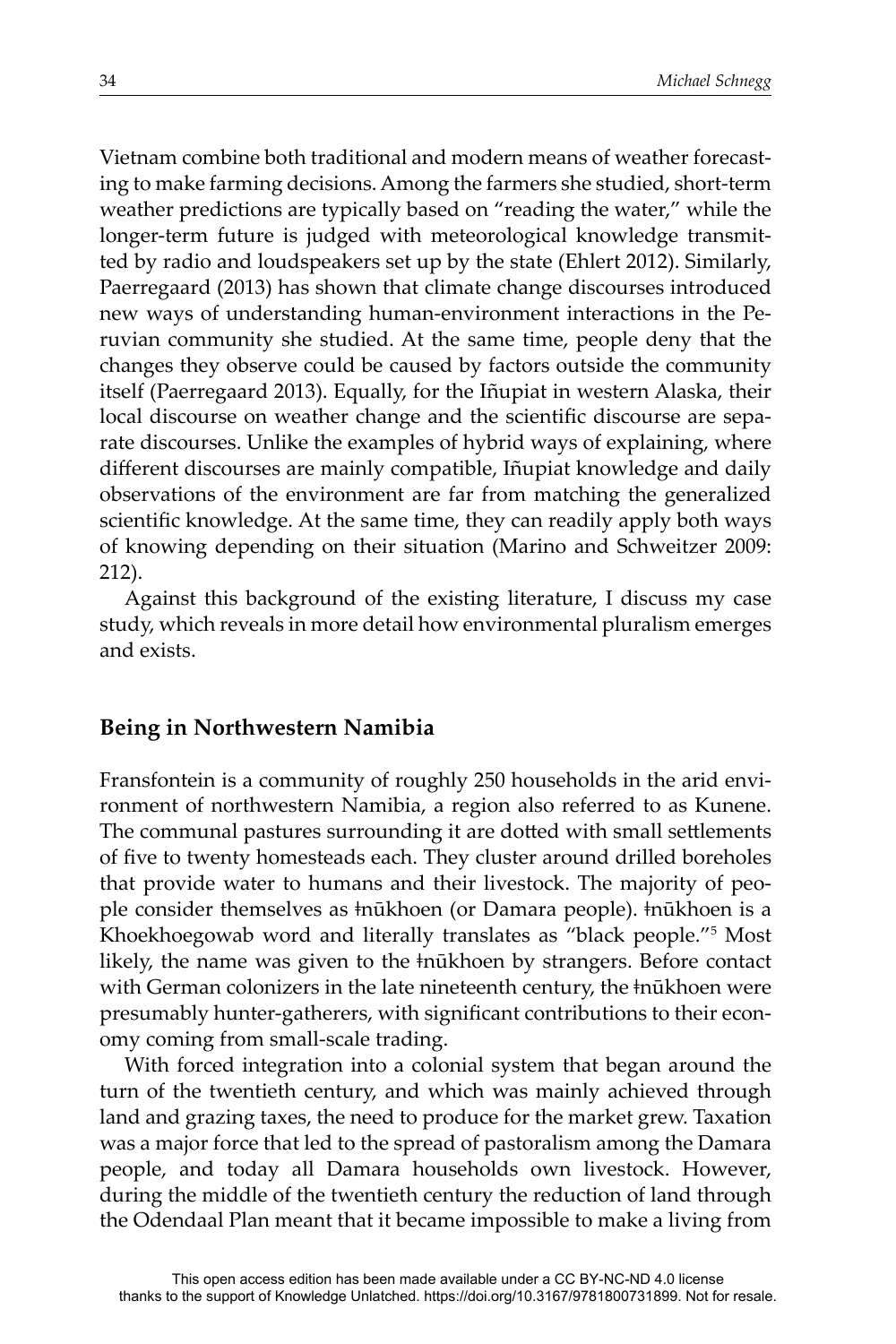the land alone.<sup>6</sup> Livelihoods began to diversify, leading to new subsistence patterns that involved labor markets and the state. While some combine pastoralism with wage labor in the local economy, others link pastoralism with state welfare and wage labor in the national economy through strategies such as migration (Greiner 2011).

Since German colonial rule, Fransfontein has had a school, and since the 1970s, all children attend at least primary school. The classes are taught in Khoekhoegowab, and a few students proceed from the secondary school to university. The radio is the most important means of public communication. A radio station (NBC Nama-Damara) that broadcasts in Khoekhoegowab can be received throughout the entire area, where only approximately two hundred thousand Khoekhoegowab speakers in total reside. Much of the information aired is personal and relates to family matters, e.g., upcoming funerals, weddings, and things "lost and found." The radio is also the most important source for people to get to know about climate change and its scientific causes and explanations. Moreover, in Fransfontein, some households have access to electricity and own a television*.* However, many people, especially the older residents, have never seen a meteorological map or the perspective on the weather that such maps entail.

In the arid environment of northwestern Namibia, precipitation varies between one and three hundred millimeters per year with marked variation in both time and space. As in the rest of Namibia, the precipitation increases from west (the Atlantic coast) to east and is coupled with a high evaporation rate. Every seven to ten years the amount of precipitation is so low that scientists refer to it as a drought. These interannual fluctuations recur regularly (at least they have done so for as long as reliable data has been recorded), and meteorologists associate the cyclic ups and downs with El Niño and La Niña phenomena. Droughts are the most dramatic weather-related events, and if asked how the weather shapes their lives, the people in Fransfontein are likely to respond that "droughts" pose the most severe challenge for them all. In Fransfontein, one word often used to refer to a drought is *ǂû-i ǀkhai*, which literally translates as "no food." Thus, for the people, drought is more than a lack of precipitation; it is a sociobiological phenomenon largely focused on its effects. The period from 2013 until the time of writing is considered a drought in Kunene, both by scientists and by the local people (Schnegg and Bollig 2016). This situation made it comparatively easy for me to talk to people about potential explanations.

I first came to Kunene in 2003 when my wife and colleague Julia Pauli and I were looking for a place to conduct a community ethnography. We lived in Fransfontein for more than a year, and we have returned many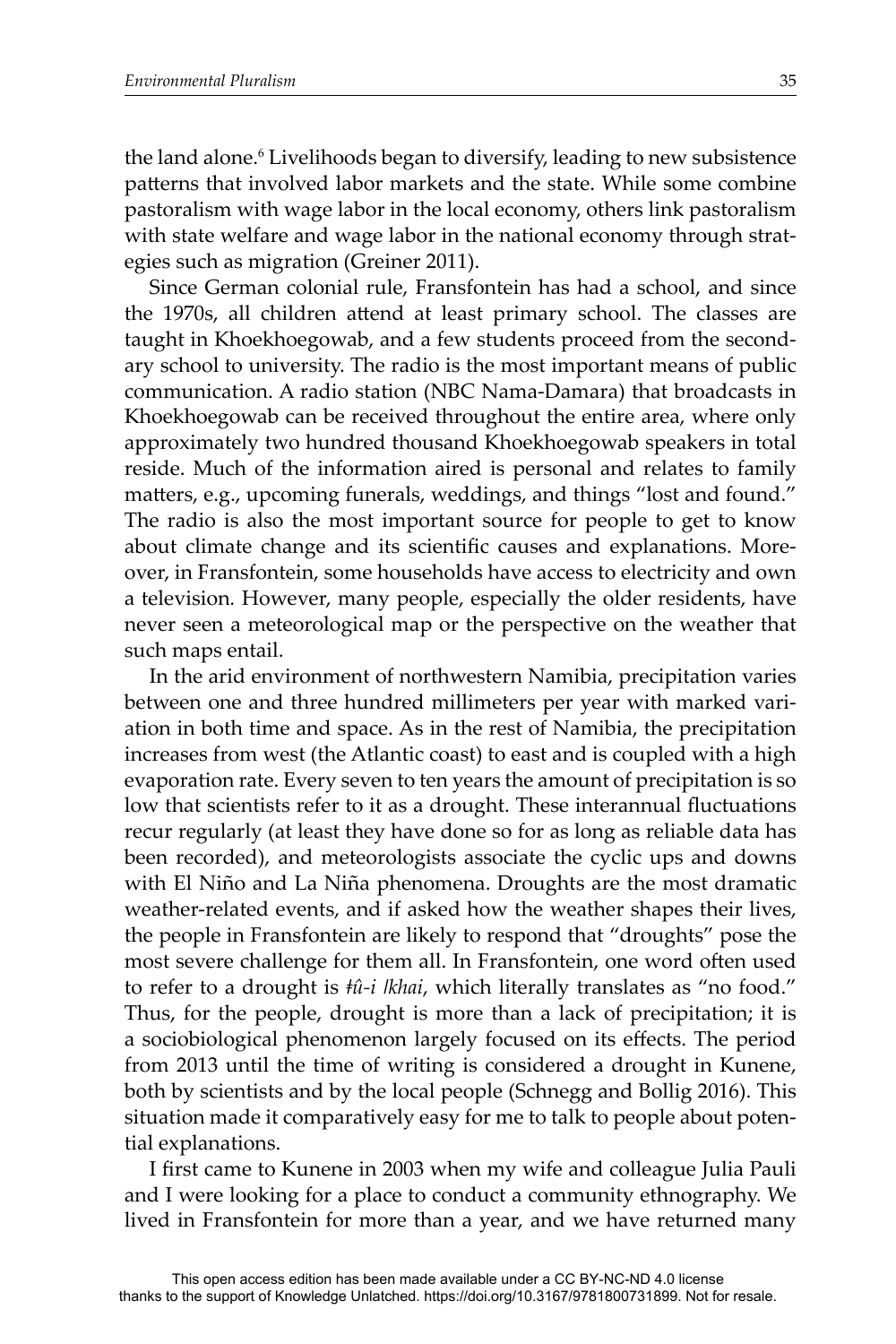times since. In 2010, I started a comparative research project to explore how the notion of community-based natural resource management (CBNRM) transforms social forms of water sharing in northwestern Namibia (Schnegg 2016), and I have returned more regularly to Fransfontein since then. During this engagement and my associated preoccupation with water and the water cycle, it became clear to me just how detailed the knowledge is that people in Fransfontein have about the weather. The data presented and analyzed here was mostly collected after 2015 as part of a larger project on different ways of knowing the environment (Schnegg 2019). In total, I taped interviews with diverse people that covered a broad range of topics, including the weather, the forces that influence it, its changes, and its causes.

## **Different Ways of Knowing Weather Change**

The concept of environmental pluralism directs a researcher to pay attention to whether and how actors combine different ways of knowing. It puts into focus different forms of knowledge that may coexist in various degrees of integration, from complete independence to significant overlap. Different ways of knowing tend to coexist separately because their foundational epistemologies offer largely mutually contradictory explanations that cannot be subsumed under one framework. In the Namibian case, indigenous, religious, and scientific bodies of knowledge exemplify different epistemologies that are sometimes hard or even impossible to integrate. To explore the hypothesis that knowledge coexists in plural forms, I follow three cases in my analysis. Through these case studies I show how and to what degree people in Fransfontein combine different forms of knowing to make sense of weather events (i.e., drought) in times of climate change.

## *Indigenous Discourses*

The following episode explains the meaning of this translation quite well.<sup>7</sup> One day in late February 2015, I was sitting in front of my hut in  $\parallel$ gamo!nâb (literally translated "place with no water inside"), preparing for the interviews I was planning to conduct in the late evening. ǁgamo!nâb is a small farming community about seven kilometers outside of Fransfontein, situated uphill. The surrounding land is relatively flat, and the views are endless. The temperature had risen to more than thirty-five degrees Celsius by ten o'clock in the morning and I knew it would not get cooler again until seven in the evening. Like most other people in ǁgamo!nâb, I spent my day in the shade.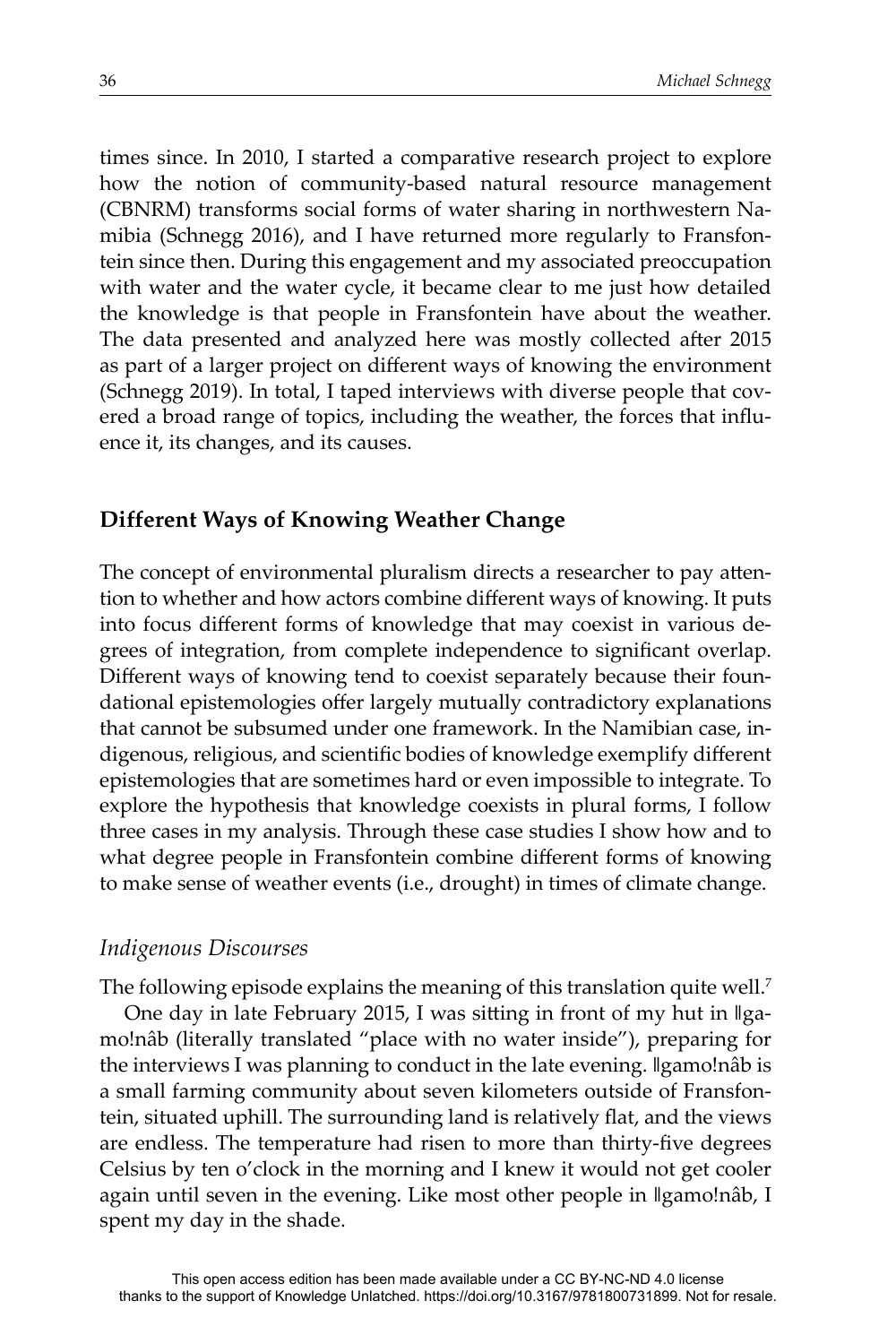Sitting under a tree, I could see the clouds forming toward the east, an estimated two hundred kilometers away from us. While they were approaching us, the temperature rose to more than forty degrees Celsius. Just around noon, my neighbor Robert passed by to ask for a cup of sugar and some tea. While chatting, we soon turned our conversation to the impressive cloud formation approaching from inland and began to discuss whether it would rain that day. Around that time of the day and year, almost any conversation turns to the subject of rain. Robert, about sixty years old, has spent all his life in that area. Like most people there, he is a pastoralist and keeps a small number of goats, sheep, and cattle. When I asked Robert if he thought it would rain that day, he replied, "Yes, Michael, don't you feel that she is not blowing so strongly? She will let him in." I did not understand. So he explained further: "You know, around this time of the year, the female wind, *huriǂoab*, comes every morning from the coast and searches for her male lover *tūǂoab*, far inside the land."8 He pointed toward the east, where the clouds had begun to form. "There, the two meet, and only if they agree will they jointly return and bring the rain." He was right. We received some soft rain later that day (Schnegg 2019).

The particular episode is singular, and yet it already points to some general principles: two winds, *huriǂoad* and *tūǂoab*, bring the rain. Both winds are animated in human thought and have a gender and a personality. While the westerly wind is female, the easterly wind is male. To bring the rain the two must interact and, more importantly, agree. During the morning hours, she (*huri<sup>toab*</sup>) comes and searches for the easterly wind (*tūǂoab*) farther east of Fransfontein, where the clouds eventually form as they interact. If she continues to blow too strongly, the clouds will not reach Fransfontein. Only if she stops and lets him in will they arrive.

Similarly to Robert, most people I consulted framed this interplay of wind and rain using the metaphor of a love affair. According to Helga, a woman in her late sixties, the two propose to each other. To use Helga's words: "She goes down there and takes the male wind. Then they both come along this way, and that will bring the rain. They are a couple."9 Later in the course of the interview, she makes additional reference to the engagement ceremony. Engagement ceremonies were most likely the precursor to Christian marriages among the Damara and are still an integral part of the splendid marriages people celebrate (Pauli 2011, 2019). The events span over three days, and each day the family of the groom has to ask for the bride in a nightlong ceremony. On the first two days the groom's family is sent home, and only on the third day is marriage agreed upon. As with human engagements, only if both the male and the female wind reach an agreement do they decide to come together and move toward the west, pushing the clouds, and eventually bringing the rain to Fransfontein.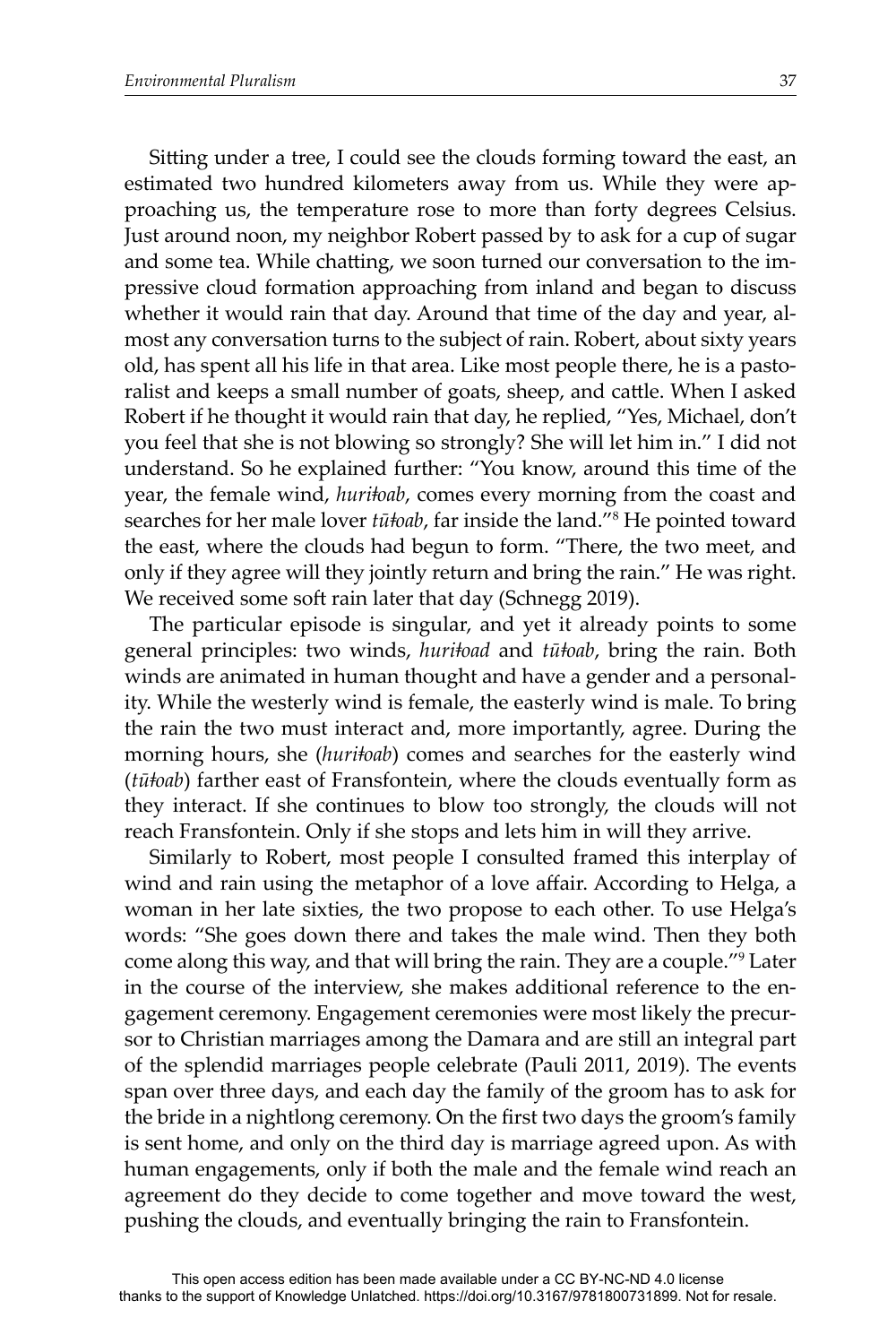If the winds fail to agree for longer periods of time, the result is a drought.

## *Religious Discourses*

Robert and I were still sitting in front of my hut looking at the sky and the heavy rainclouds that were forming in the north, where the descendants of European settlers own big commercial farms. While we talked, Robert explained.

Michael: And is there drought on the white farms as well?

Robert: No, there is no drought on these farms.

Michael: Why not?

Robert: Maybe the rain, because God is also white, because the rain always prevails there, this side. They have long hair, and God is also white; I saw in the Bible.

Michael: So He favors some people?

Robert: Yes, God favors the white people, because He is having, he is white, and He is having long hair like them.

According to Robert, and many others I talked to, a Christian God is the ultimate cause of things. German missionaries have Christianized people in this area since the late nineteenth century, and most consider themselves as Lutheran Protestants or as belonging to one of the quickly spreading Pentecostal churches. For many people today, God has many things under His control. Or, as Robert put it, "The rain is not in our hands; it is in God's hands, and this is why in some years it rains and some it does not. It can even happen that it will not rain for three years." When asked whether God would make the winds agree, he denied it. For him, the two domains are not intertwined.

This example shows how a different context, the political and economic inequality between European settlers and indigenous people, triggered a very different explanation of the lack of rainfall than the first: one being religious and the other being predominantly indigenous. This explanation relates to colonialism, Christianization, and God. Christian beliefs and indigenous knowledge come from different epistemological frameworks and are not fully integrated in one worldview. They become meaningful and are applied in different contexts.

A second case further exemplifies Christianity as a relevant knowledge domain. Charles is a well-respected elderly man in the community who worked for the so-called second-tier administration under colonial rule. Today he is an admired local leader, and many people seek out his advice.

thanks to the support of Knowledge Unlatched. https://doi.org/10.3167/9781800731899. Not for resale.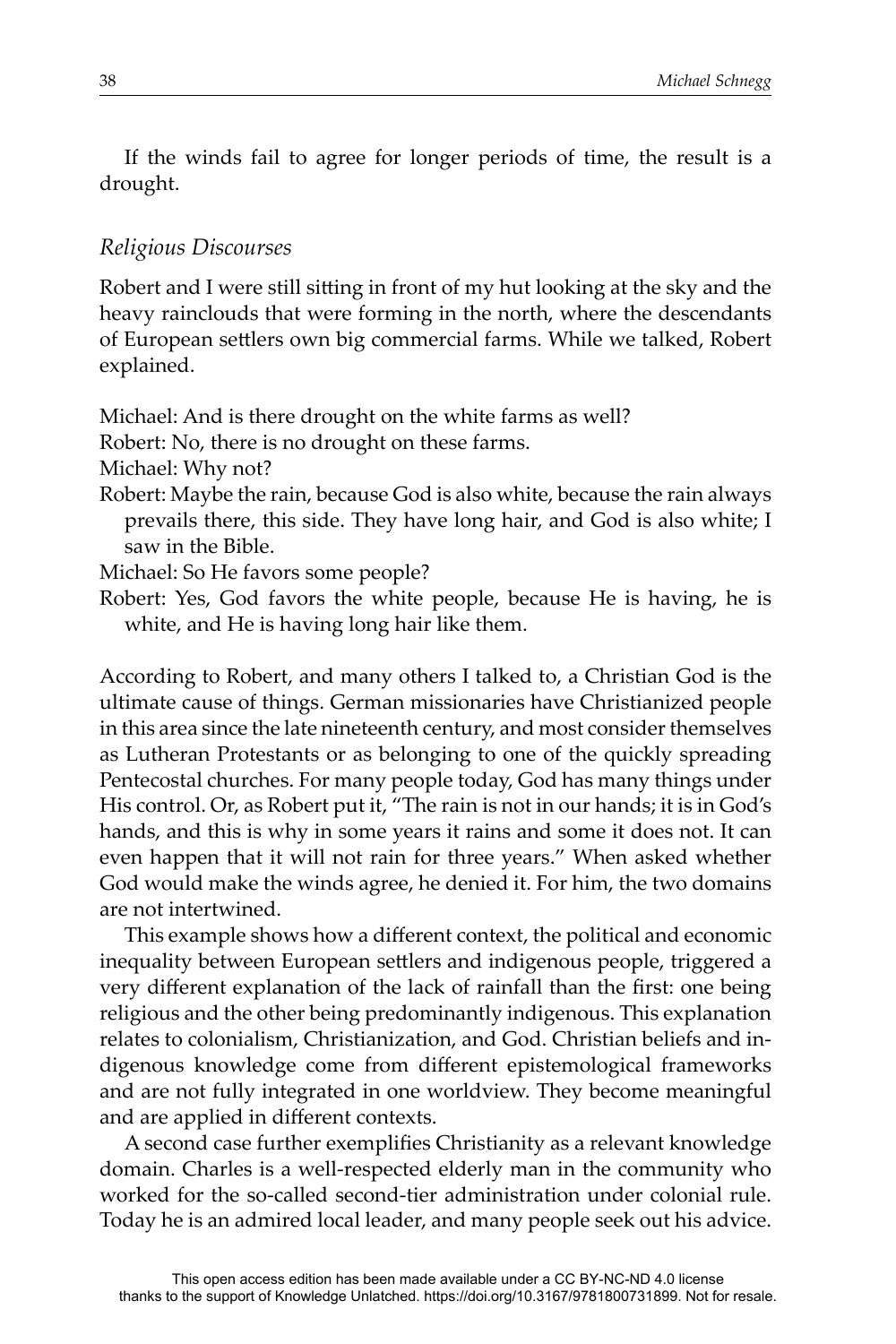When we talked, Charles explained: "The ongoing drought is a punishment from God; all we can do is pray." Charles related the drought to supernatural forces and eventually to humans who have done something wrong. They are punished. This is a widespread concern, and many people gave similar responses when I asked them about the current situation in which rains fail to come.

However, Charles, like others, did not see God as the single cause. In the course of our conversation, we touched on the political situation and the changes since independence in 1990 as well. In this context, Charles gives a second reason for the ongoing drought: overstocking. Remember, drought means "no food," and overstocking is a plausible cause. In the area around Fransfontein, there are two factors that drive stocking rates up: in-migration from large herd owners (mostly from the north of Kunene) and so-called part-time pastoralists. Part-time pastoralists are farmers who combine well-paid jobs in the urban centers with pastoralism in the rural hinterland (Schnegg, Pauli, and Greiner 2013). Part-time pastoralists have financial capital to invest, and their herds often become very large. To put it in Charles's words: "As we can observe, the leader and the government are doing nothing. In the past, they reduced the number of cattle so that it matches the carrying capacity of the land. If the number of livestock gets over the carrying capacity, you are destroying the land."

Charles paints a positive picture of the apartheid regime, in which he was a member of the local government. Admittedly, at that time, the state was much more active in controlling and regulating people's herding decisions. The state and the Ministry of Agriculture actively relied on scientific knowledge about the management of rangelands and the model of a "carrying capacity," the maximum number of livestock that can be held in a given area, as an appropriate management tool. With the postapartheid government and the weakening of the state, drought also occurred as a man-made phenomenon. This tendency to explain drought as a result of the social and economic ruptures after independence has also been observed by Sullivan among the  $\frac{1}{2}$  hūkhoen people with whom she worked (Sullivan 2000, 2002). This case shows once more that in two different contexts, alternative explanations are appropriate. In the first instance, this is a religious model, in which God is the ultimate power and—only a short while later—it is a political one, in which the loss of state control is the ultimate cause.

#### *Scientific Discourses*

Charles explained that both people and God cause drought, and he is equally aware that the ongoing destruction of nature plays a critical role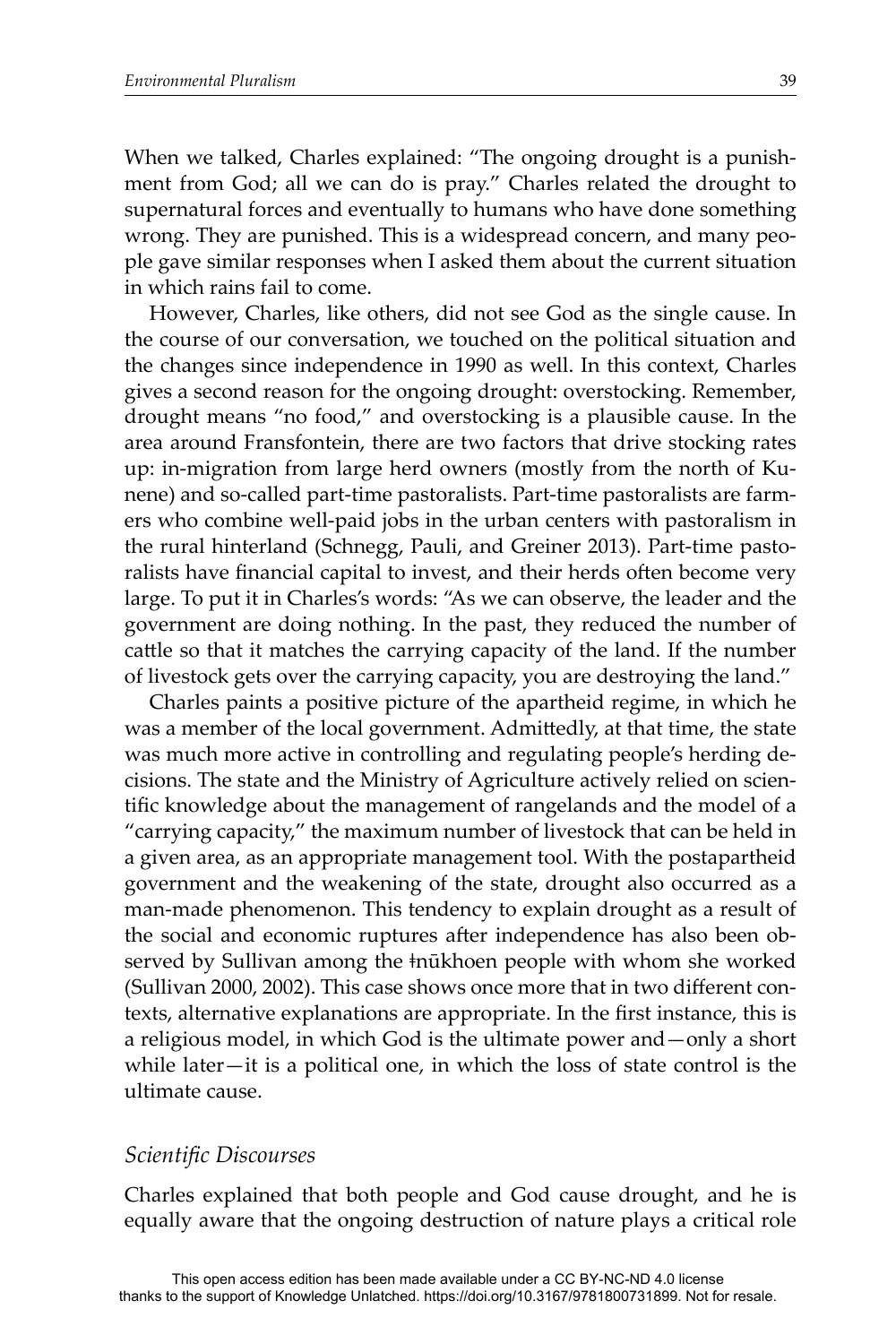in changing weather patterns. He continued: "As the countries are developing, some gases go up in the air, and this can have negative effects on the clouds and the weather. There is also a cyclone, which has a negative effect on the SADC [Southern African Development Community] area. For those reasons, there is no rain this year." Charles made a reference to development and emissions that cause climate change. Like many people in the area, he has accumulated scientific knowledge through listening to the radio, and he relates this knowledge to his observations about the weather. Thus, in another context, he refers to a third model to make sense of the ongoing drought.

In a similar vein, Hanna reasoned about the rains and, again, eventually, the effects of climate change.<sup>10</sup> Hanna is about thirty years old and teaches science in the primary school of Fransfontein. She did not grow up in the area, originating instead from a community some three hundred kilometers south, which is mostly inhabited by a different ethnic group, the Ovaherero. Damara and Ovaherero people speak different languages, and many hold prejudices about each other. These prejudices derive from the influence of German missionaries who have promoted the (historically wrong) notion that the Damara people were slaves of the Ovaherero in the past. Today, many Damara are likely to consider Ovaherero to be arrogant and overly proud, while many Ovaherero would respond that Damara are lazier than one should be. It is in this interethnic context that Hanna's explanation must be placed, when she explains why the effects of climate change are different here and there.

Michael: Do you know why it's not raining anymore?

Hanna: People are cutting too many trees in this area. This contributes to climate change, which causes this drought. The trees store CO<sub>2</sub>. It's true.

Michael: You said the other day that in the community where your parents live it is raining nicely; how can this be?

Hanna: It rains nicely, very nice.

Michael: So why? Do you have an explanation?

Hanna: There, people are not the same; people are not building their houses with trees. Us, we only build with bricks. So we don't cut down the trees.

Hanna considered deforestation responsible for the drought in Fransfontein, yet at the same time the drought was not really an issue in Omatjete, where she was born. While the people in her home community respect trees and do not cut them down, the people she knows in Fransfontein do not possess the same knowledge. Her argument refers to a global discourse about deforestation, which is seen as a key driver of climate change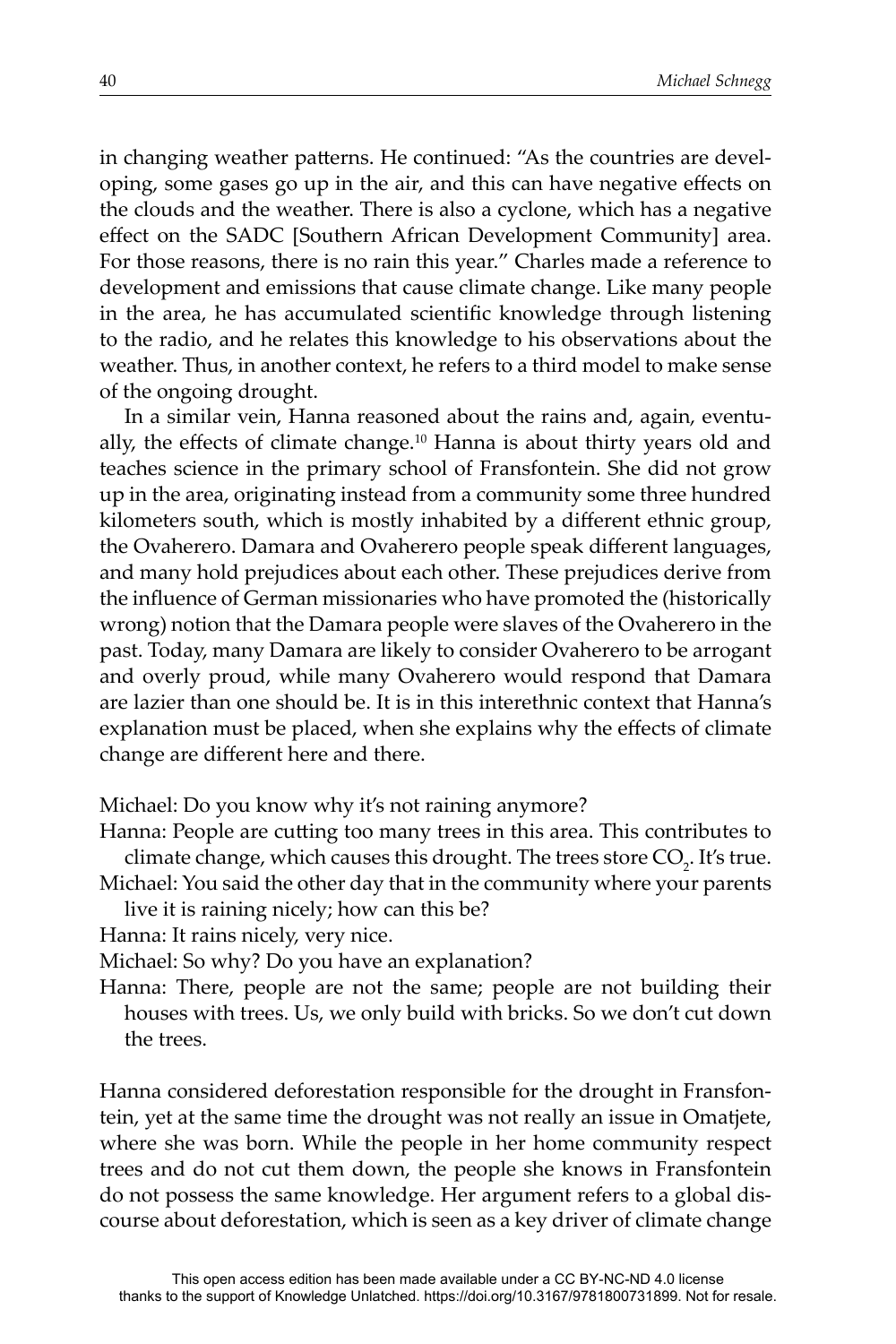in scientific debates. At the same time, she localizes this discourse to explain the differences she observes.

However, for Hanna, like all my informants, God too plays His role. When she reflects on the differences between people in both places, she finds that the inhabitants of Fransfontein are too lavish and lazy as well. They would not even send their children to school if not coerced, and the parents would not care. Educated in a very religious family, she is confident that this is against God's will and that He punishes those who misbehave. A drought, as the Bible says, is a common means of punishment, and people should take this seriously by changing their behavior.

Again, just as in the two cases discussed before, we find a reference to different epistemological frameworks and explanations for one phenomenon, the drought. In different contexts, varying epistemological and ontological frameworks are applied to explain why the rains fail to come. As in the cases analyzed before, Hanna confirms the notion of an emerging environmental pluralism rather well.

In brief, Robert, Charles, and Hanna all explain the occurrence and existence of drought as the most dramatic weather-related phenomenon they experience in particular ways. However, there are parallels too. In their views, and following the meaning "no food," *ǂû-i ǀkhai* can have two distinct causes: first, low precipitation, and second, animals that overpopulate an area and reduce the grazing to such a degree that the animals will die. People attribute the latter to the grazing management of the current government and the inequality that was introduced through colonialism and that still continues today. When it comes to explaining why there is no rain, the ǂnūkhoen people see the interaction of two winds that are animated in human thought to be one cause. Moreover, the lack of rain is also explained as God's will. And, with "climate change," a new explanatory model for the lack of precipitation has been introduced. It links changing weather patterns to changes outside the local realm. While those different explanations coexist in society, they also exist simultaneously for many individuals.

## **Discussion: Patterns of Pluralism**

To explain the drought, one of the most salient weather phenomena in northwestern Namibia, individuals refer to various knowledge domains, i.e., indigenous, religious, and scientific ways of knowing. None of the people I interviewed referred to one cause alone, and many, like the three informants I introduced, use plural epistemological frameworks.

While Robert's understanding of the drought is deeply rooted in the dominant ǂnūkhoen cultural model, which explains weather as an inter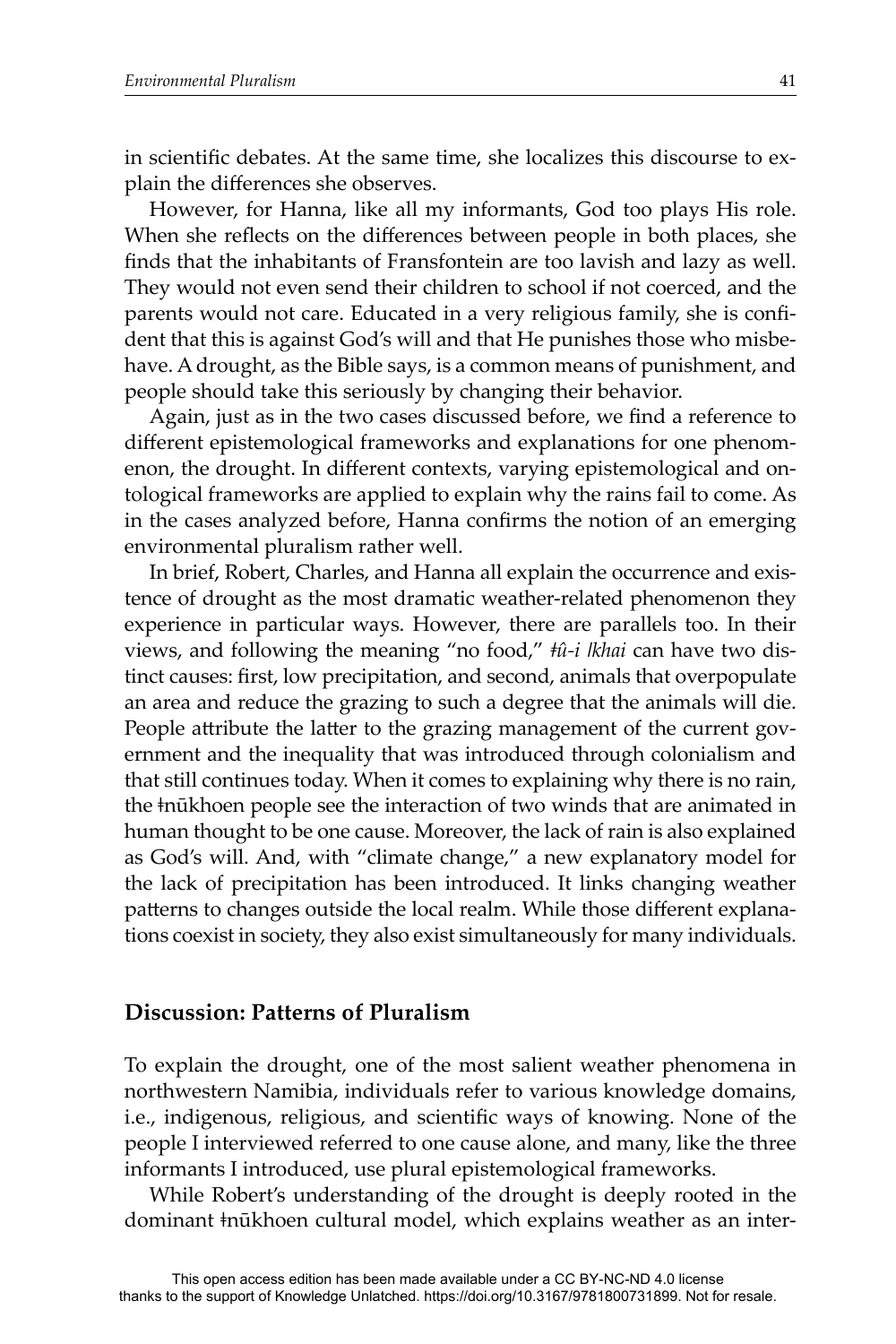action between different winds that have their own intentions, he equally acknowledges that God is the ultimate cause to explain why settlers of European descent receive much more rain than the people of Fransfontein do. Charles's knowledge is rooted in a ǂnūkhoen worldview as well. However, as someone who occupied a prominent position in the government, responsible for rangeland management for many years, he extends his reasoning into the scientific domain. Drought, as the inability to provide food, is therefore also explained as a failure of the "new" political system to enforce scientific truth. Thirdly, God plays a crucial role in Charles's reasoning. In the last case study, Hanna connects the two domains of scientific and religious knowledge.<sup>11</sup> While on the one hand she draws upon deforestation as an explanatory model derived from the climate change discourse, she refers to God on the other. Hanna's case also reveals an interesting gradient between environmental pluralism and different, merging epistemologies. Although she clearly refers to climate science knowledge to explain climate change by relating it to deforestation and burning trees, she localizes that global scientific model. In so doing, she integrates a circulating global model into the local worldview, in which local agents make the weather. Her reasoning underlines the importance of moral discourses that frame knowing about the weather to a large degree.

## **Conclusion**

The analysis reveals that people combine explanations from different epistemic sources to make sense of weather change. At the same time, the analysis does not explore the nature of this coexistence in detail. It remains a challenge for future work to show how bounded or coherent those discourses remain and under what circumstances a discourse is more likely to become dominant. Equally, while the cases I present indicate that knowledge systems are applied in specific situations and contexts to understand aspects of weather-related phenomena, the analysis does not systematically establish when and under what conditions one system is more likely to be applied than others (Schnegg 2021b).

Both types of analysis are methodologically challenging and require following the same individual across contexts of space and time. A strict confirmation of an environmental pluralism hypothesis would be that the actors perceive or enact the world differently depending on the situation they find themselves in. While I have provided selected evidence to support this, much more research is required here (Schnegg 2019, 2021a, 2021b).

What are the theoretical and methodological lessons learned? Since climate change knowledge about the weather has been challenged and is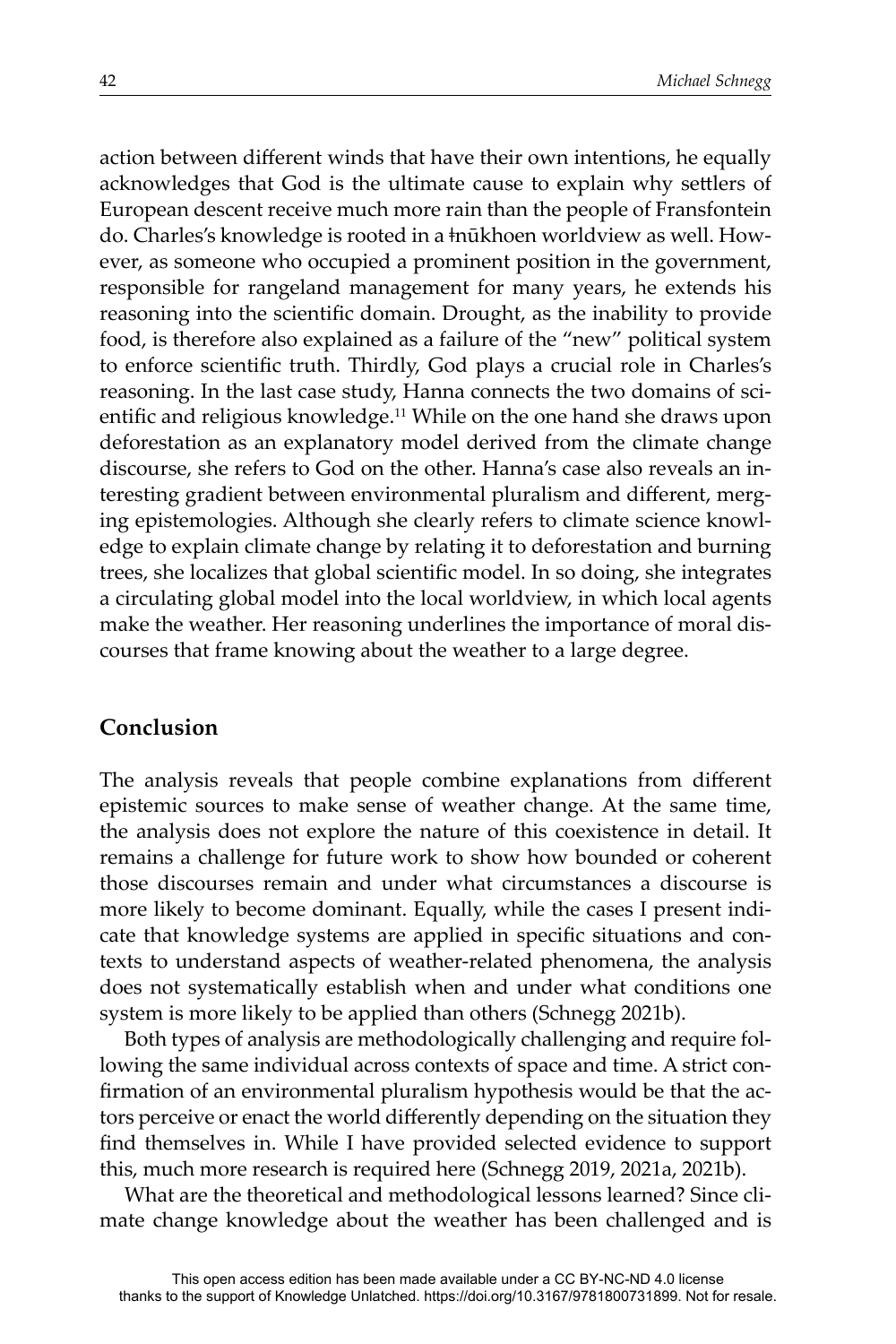transforming, the concept of environmental pluralism opens up space for exploring the coexistence of epistemologically and ontologically different knowledge systems. The empirical evidence from Namibia confirms the existence of environmental pluralism and proves useful for understanding current transformations and for assessing the consequences they have.

## **Acknowledgments**

Without the continuous support of numerous people and communities in Kunene, this research would not have been possible. I thank all of them for being-in-their-world with me, especially Jorries Seibeb. Julia Pauli and Edward Lowe have shaped my thinking about knowing since the beginning of my career, and I am extremely grateful for the challenges and the advice they have given to me. In addition to them, Lena Borlinghaus-ter Veer, Inga Sievert, Coral O'Brian, João Baptista, Thomas Friedrich, and the editors of this volume have offered critical and extremely constructive comments to earlier drafts of this chapter. Moreover, I am deeply indebted to Sylvanus Job, who opened the door to his language, Khoekhoegowab, and the world behind it to me. The results presented here are a product of the research projects LINGS (Local Institutions in Globalized Societies, http://lings-net.de/) and CliSAP (Integrated Climate System Analysis and Prediction), and I am grateful to the DFG (Deutsche Forschungsgemeinschaft) for the continuous and generous financial support.

**Michael Schnegg** is a full professor of social and cultural anthropology at the University of Hamburg, and he has conducted extensive ethnographic fi eldwork in Mexico and Namibia since 2000. His current research interest focuses on understanding how people perceive, value, and govern nature in an age of unprecedented globalization.

## **Notes**

- 1. As a matter of fact, this chapter was drafted in early 2016, prior to my other writing on the same theme.
- 2. This assumption has been challenged by a great many authors since Husserl's original work in the *Krisis* (Husserl 1976). Today especially the fields of science and technology studies (STS) systematically demonstrate that in fact the knowledge acquired in scientific investigations of climate change is context dependent (Grundmann and Rödder 2019; Hulme 2016; Jasanoff and Martello 2004; Wynne 1995).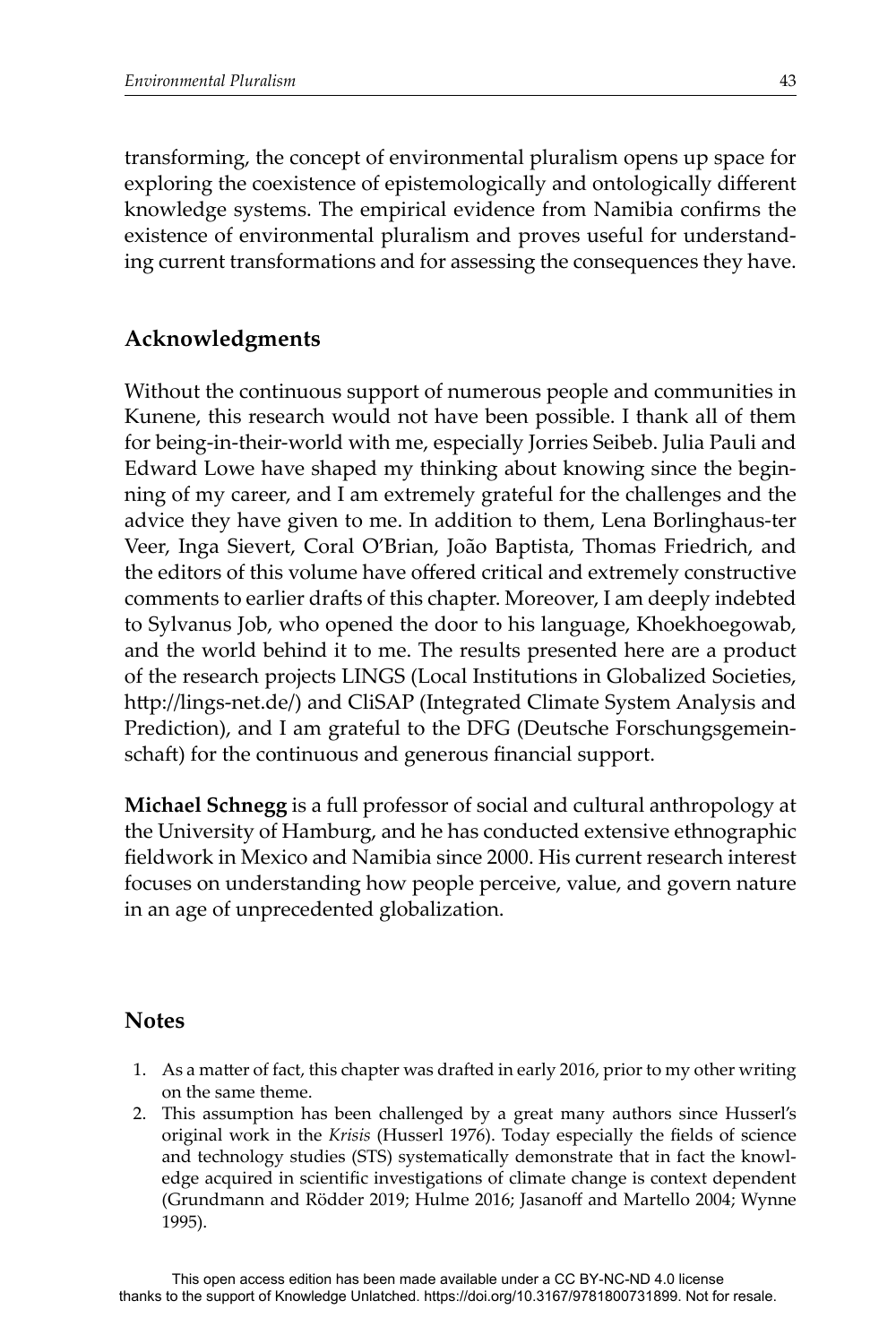- 3. Throughout the chapter, I use the terms *local knowledge*, *lay knowledge*, and *indigenous knowledge* interchangeably to denote what Berkes defined as "a cumulative body of knowledge, belief, and practice, evolving by accumulation of TEK and handed down through generations through traditional songs, stories and beliefs. [It concerns] the relationship of living beings (including human) with their traditional groups and with their environment" (Berkes 1993: 3).
- 4. Within the political arena, the *Intergovernmental Panel on Climate Change Synthesis Report* stresses the value of indigenous, local, and traditional knowledge as a major, and still largely unexplored, resource for adapting to climate change (IPCC 2015: 80; Nakashima et al. 2012; Martello 2001).
- 5. Khoekhoegowab is a "Khoisan" language of the Khoe-Kwadi family with four (primary) click sounds (ǂ, palatal; ǁ, lateral; ǀ, dental; !, alveolar) that function like other consonants. The region around Fransfontein is multiethnic and multilingual. In this chapter, I restrict myself to the largest ethnic group but hope to broaden my focus in future work.
- 6. The term Odendaal Plan refers to a commission and the report it published in 1963. The report recommended, among other things, the establishment of socalled "homelands" to foster South Africa's racist apartheid politics. Homelands were to become the settlement areas of people with specific ethnic classifications.
- 7. I reported this encounter in Schnegg (2019) as well.
- 8. In Khoekhoegowab, the suffix for male nouns is "b" and for female nouns "s." Words can be taken out of their normal gender context to indicate that this particular instance is atypical, e.g., atypically shaped or atypically strong. The word for wind is *ǂoab*, which is male. If the wind were to be referred to with a female ending, this would imply that it was unusual, which is not done. It is likely that this can explain the use of the male "b" in connection with the female wind *huriǂoab*.
- 9. Interview, Fransfontein area, 21 January 2015.
- 10. This episode has partly also been reported in Schnegg (2019).
- 11. On another day, she, like Charles, mentions indigenous explanations as well.

## **References**

- Antweiler, Christoph. 1998. "Local Knowledge and Local Knowing: An Anthropological Analysis of Contested 'Cultural Products' in the Context of Development." *Anthropos* 93 (4/6): 469–94.
- Benda-Beckmann, Franz von, Keebet von Benda-Beckmann, and Melanie Wiber. 2006. *Changing Properties of Property*. New York: Berghahn Books.
- Berkes, Fikret. 1993. "Traditional Ecological Knowledge in Perspective." In *Traditional Ecological Knowledge: Concepts and Cases, edited by Julian T. Inglis, 1–9. Ottawa:* International Program on Traditional Ecological Knowledge and International Development Research Centre.
	- ———. 2008. *Sacred Ecology*. 2nd ed. New York: Routledge.

Bierlein, John F. 1994. *Parallel Myths*. New York: Ballantine Books.

Bostrom, Ann, M. Granger Morgan, Baruch Fischhoff, and Daniel Read. 1994. "What Do People Know about Global Climate Change?" *Risk Analysis* 14(6): 959–70. doi: 10.1111/j.1539-6924.1994.tb00065.x.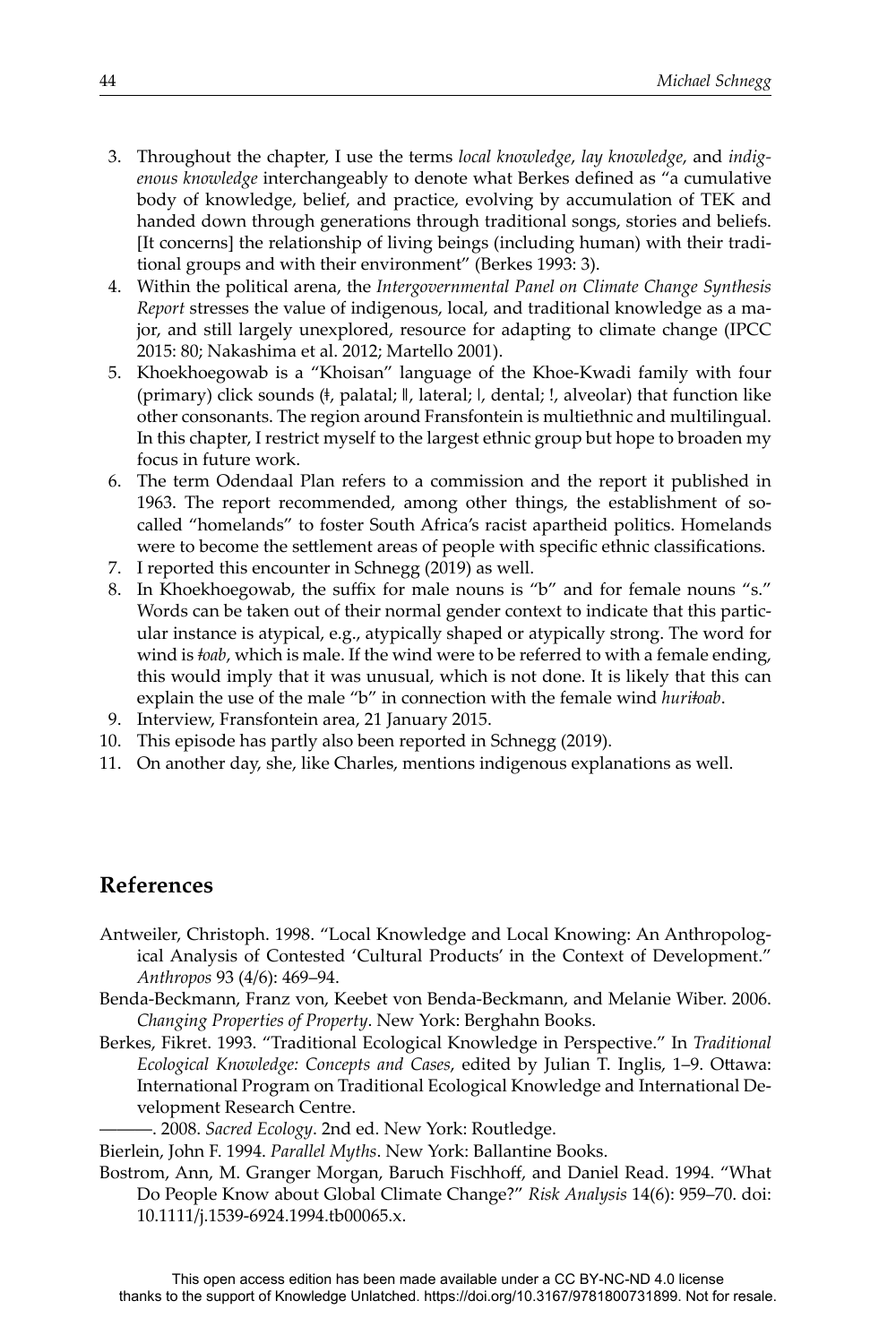- Brüggemann, Michael, and Simone Rödder, eds. 2020. *Global Warming in Local Discourses: How Communities around the World Make Sense of Climate Change*. Cambridge: Open Book Publishers.
- Chanza, Nelson, and Anton De Wit. 2013. "Epistemological and Methodological Framework for Indigenous Knowledge in Climate Science." *Indilinga African Journal of Indigenous Knowledge Systems* 12(2): 203–16.
- Cochran, Patricia, Orville H. Huntington, Caleb Pungowiyi, Stanley Tom, F. Stuart Chapin III, Henry P. Huntington, Nancy G. Maynard, and Sarah F. Trainor. 2013. "Indigenous Frameworks for Observing and Responding to Climate Change in Alaska." *Climatic Change* 120(3): 557–67. doi: 10.1007/s10584-013-0735-2.
- DeWalt, Billie. 1994. "Using Indigenous Knowledge to Improve Agriculture and Natural Resource Management." *Human Organization* 53(2): 123–31. doi: 10.17730/ humo.53.2.ku60563817m03n73.
- Donner, Simon D. 2007. "Domain of the Gods: An Editorial Essay." *Climatic Change* 85(3–4): 231–36. doi: 10.1007/s10584-007-9307-7.
- Ehlert, Judith. 2012. "We Observe the Weather Because We Are Farmers: Weather Knowledge and Meteorology in the Mekong Delta, Vietnam." In *Environmental Uncertainty and Local Knowledge: Southeast Asia as a Laboratory of Global Ecological Change*, edited by Anna-Katharina Hornidge and Christoph Antweiler, 119–43. Bielefeld: Transcript.
- Elia, Emmanuel F., Stephen Mutula, and Christine Stilwell. 2014. "Indigenous Knowledge Use in Seasonal Weather Forecasting in Tanzania: The Case of Semi-arid Central Tanzania." *South African Journal of Libraries and Information Science* 80(1): 18–27. doi: 10.7553/80-1-1395.
- Friedrich, Thomas. 2018. "The Local Epistemology of Climate Change: How the Scientific Discourse on Global Climate Change is Received on the Island of Palawan, the Philippines." *Sociologus* 68 (1): 63–84. doi: 10.3790/soc.68.1.63.
- Gagnon, Catherine A., and Dominique Berteaux. 2009. "Integrating Traditional Ecological Knowledge and Ecological Science: A Question of Scale." *Ecology and Society* 14(2): 19.
- Gorman-Murray, Andrew W. 2010. "An Australian Feeling for Snow: Towards Understanding Cultural and Emotional Dimensions of Climate Change." *Cultural Studies Review* 16(1): 22(1): 60–81. doi: 10.5130/csr.v16i1.1449.
- Green, Donna, Jack Billy, and Alo Tapim. 2010. "Indigenous Australians' Knowledge of Weather and Climate." *Climatic Change* 100(2): 337–54. doi: 10.1007/s10584-010- 9803-z.
- Greiner, Clemens. 2011. "Migration, Translocal Networks and Socio-economic Stratifi cation in Namibia." *Africa: Journal of the International African Institute* 81(4): 606–27. doi: 10.1017/S0001972011000477.
- Grundmann, Reiner, and Simone Rödder. 2019. "Sociological Perspectives on Earth System Modeling." *Jounal of Advances in Modeling Earth Systems* 11(12): 3878–92. doi: 10.1029/2019MS001687.
- Herman-Mercer, Nicole, Paul Schuster, and Karonhiakt'tie B. Maracle. 2011. "Indigenous Observations of Climate Change in the Lower Yukon River Basin, Alaska." *Human Organization* 70(3): 244–52. doi: 10.17730/humo.70.3.v88841235897071m.
- Hulme, Mike. 2009. *Why We Disagree about Climate Change: Understanding Controversy, Inaction and Opportunity*: Cambridge: Cambridge University Press.
	- ———. 2015. "Climate and Its Changes: A Cultural Appraisal." *Geo: Geography and Environment* 2(1): 1–11. doi: 10.1002/geo2.5.
	- ———. 2016. *Weathered: Cultures of Climate*. London: Sage Publications.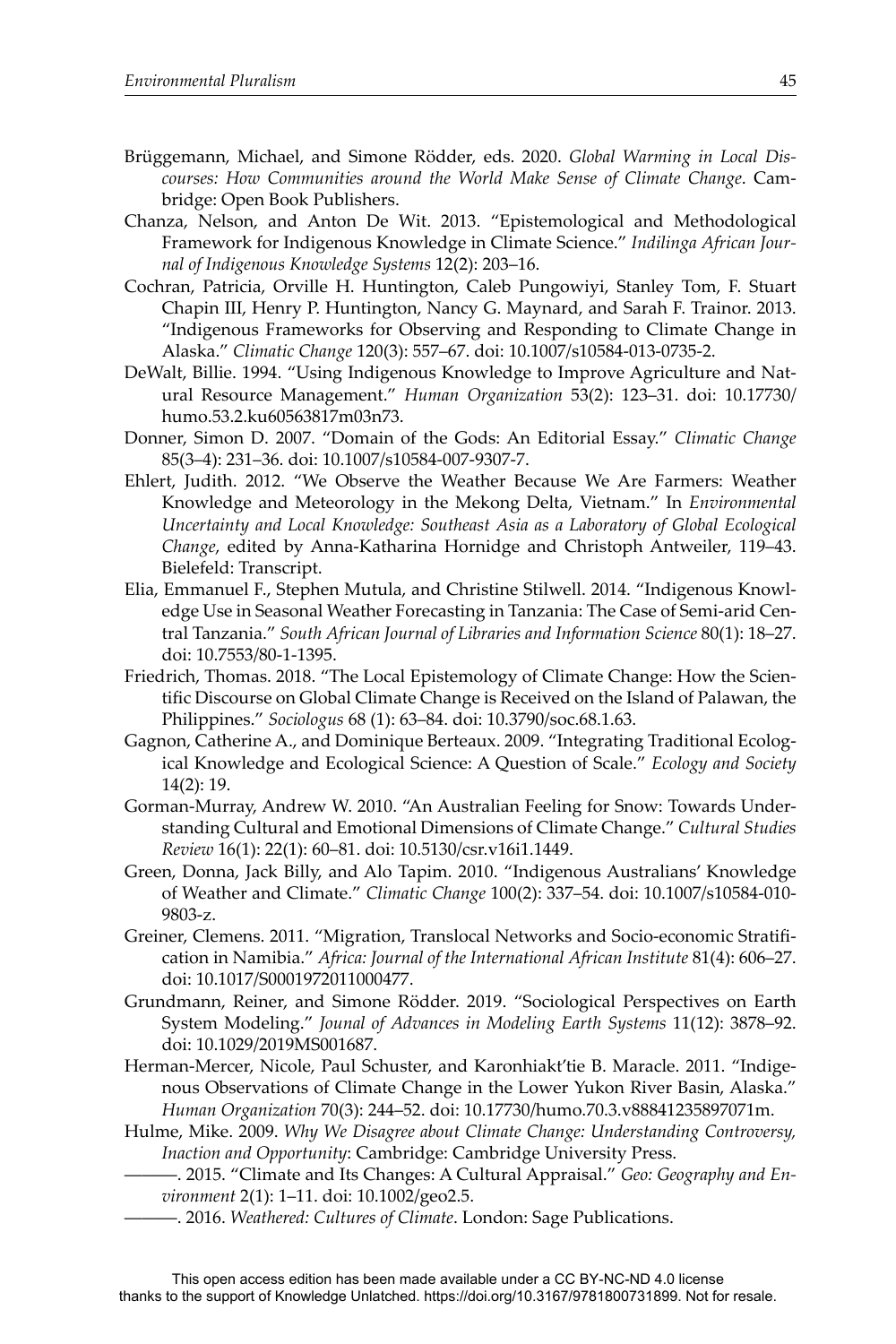- Huntington, Henry P. 2000. "Using Traditional Ecological Knowledge in Science: Methods and Applications." *Ecological Applications* 10(5): 1270–74. doi: 10.1890/10 51-0761(2000)010[1270:UTEKIS]2.0.CO;2.
- Huntington, Henry P., Terry Callaghan, Shari Fox, and Igor Krupnik. 2004. "Matching Traditional and Scientific Observations to Detect Environmental Change: A Discussion on Arctic Terrestrial Ecosystems." *Ambio*: 18–23.
- Huntington, Henry P., Robert S. Suydam, and Daniel H. Rosenberg. 2004. "Traditional Knowledge and Satellite Tracking as Complementary Approaches to Ecological Understanding." *Environmental Conservation* 31(3): 177–80. doi: 10.1017/ S0376892904001559.
- Husserl, Edmund, ed. 1976. *Die Krisis der europäisĖ en WissensĖ aĞ en und die transzendentale Phänomenologie. Eine Einleitung in die phänomenologisĖ e Philosophie*, *Husser*liana: Edmund Husserl. Gesammelte Werke. Den Haag: Martinus Nijhoff.
- Ifejika Speranza, Chinwe, Boniface Kiteme, Peter Ambenje, Urs Wiesmann, and Samuel Makali. 2010. "Indigenous Knowledge Related to Climate Variability and Change: Insights from Droughts in Semi-arid Areas of Former Makueni District, Kenya." *Climatic Change* 100(2): 295–315. doi: 10.1007/s10584-009-9713-0.
- Ingold, Tim. 2006. "Rethinking the Animate, Re-animating Thought." *Ethnos* 71(1): 9–20. doi: 10.1080/00141840600603111.
- IPCC (Intergovernmental Panel on Climate Change), ed. 2015. *Climate Change 2014: Synthesis Report: Contribution of Working Groups I, II and III to the FiĞ h Assessment Report of the*. Geneva: Intergovernmental Panel on Climate Change.
- Jasanoff, Sheila. 2004. "Heaven and Earth: The Politics of Environmental Images." In *Earthly Politics: Local and Global in Environmental Governance*, edited by Sheila Jasanoff and Marybeth Long Martello, 31–52. Cambridge, MA: MIT Press.
	- ———. 2010. "A New Climate for Society." *Theory, Culture & Society* 27(2–3): 233–53. doi: 10.1177/0263276409361497.
- Jasanoff, Sheila, and Marybeth L. Martello, Peter M. Haas, and Gene I. Rochlin, eds. 2004. *Earthly Politics: Local and Global in Environmental Governance*. Cambridge, MA: MIT Press.
- Kalanda-Joshua, Miriam, Cosmo Ngongondo, Lucy Chipeta, and F. Mpembeka. 2011. "Integrating Indigenous Knowledge with Conventional Science: Enhancing Localised Climate and Weather Forecasts in Nessa, Mulanje, Malawi." *Physics and Chemistry of the Earth, Parts A/B/C* 36(14–15): 996–1003. doi: 10.1016/j.pce.2011.08.001.
- Kearney, Anne R. 1994. "Understanding Global Change: A Cognitive Perspective on Communicating through Stories." *Climatic Change* 27: 419–41. doi: 10.1007/BF010 96270.
- Kempton, Willett. 1991. "Lay Perspectives on Global Climate Change." *Global Environmental Change* 1(3): 183–208. doi: 10.1016/0959-3780(91)90042-R.
- King, D. N. T., A. Skipper, and W. B. Tawhai. 2008. "Māori Environmental Knowledge of Local Weather and Climate Change in Aotearoa—New Zealand." *Climatic Change* 90(4): 385–409. doi: 10.1007/s10584-007-9372-y.
- Krauss, Werner. 2012. "Localizing Climate Change: A Multi-sited Approach." In *Multisited Ethnography: Theory, Praxis and Locality in Contemporary Research*, edited by Mark-Anthony Falzon, 149–64. Burlington, VT: Ashgate Publishing Limited.
- Krupnik, Igor, and Jolly, Dyanna, eds. 2002. *The Earth Is Faster Now: Indigenous Observations of Arctic Environmental Change*. Fairbanks, AK: Arctic Research Consortium of the United States.
- Lefale, Penehuro F. 2010. "Ua 'afa le Aso Stormy Weather Today: Traditional Ecological Knowledge of Weather and Climate; The Samoa Experience." *Climatic Change* 100: 317–35. doi: 10.1007/s10584-009-9722-z.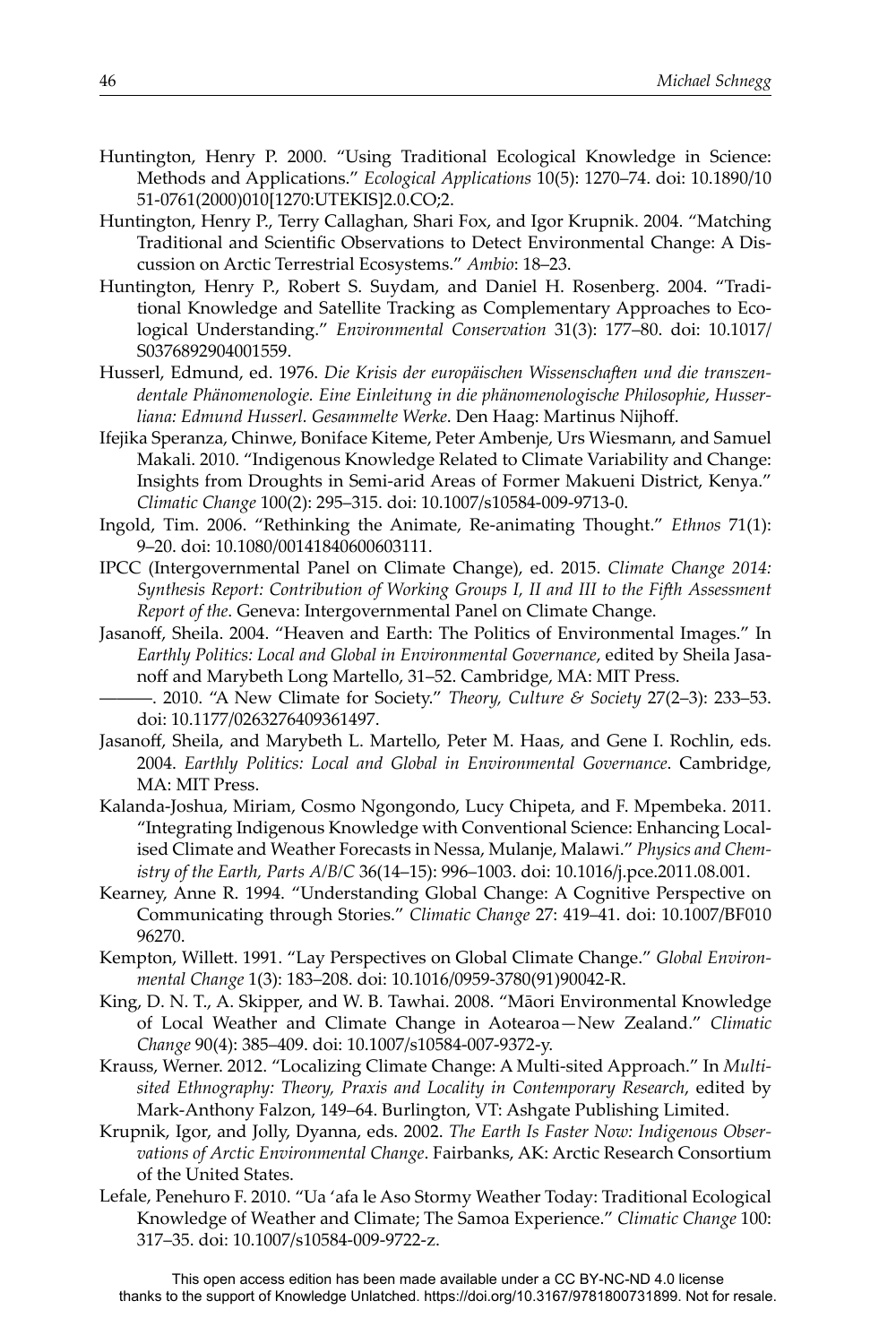- Löfstedt, Ragnar E. 1991. "Climate Change Perceptions and Energy-Use Decisions in Northern Sweden." *Global Environmental Change* 1(4): 321–24. doi: 10.1016/0959- 3780(91)90058-2.
- Marino, Elizabeth, and Peter Schweitzer. 2009. "Talking and Not Talking about Climate Change in Northwestern Alaska." In *Anthropology and Climate Change: From Encounters to Actions, edited by Susan A. Crate and Mark Nuttall, 209-217. New* York: Routledge.
- Martello, Marybeth L. 2001. "A Paradox of Virtue? 'Other' Knowledges and Environment-Development Politics." *Global Environmental Politics* 1(3): 114–41. doi: 10.1162/152638001316881430.
- Merry, Sally E. 1988. "Legal Pluralism." *Law & Society Review* 22(5): 869–96. doi: 10 .2307/3053638.
- Nadasdy, Paul. 2003. "Reevaluating the Co-management Success Story." *Arctic* 56(4): 367–80. doi: 10.14430/arctic634.
- Nakashima, Douglas J., Kirsty G. McLean, Hans D. Thulstrup, Ameyali R.Castillo, and Jennifer T. Rubis. 2012. *Weathering Uncertainty: Traditional Knowledge for Climate Change Assessment and Adaptation*. Paris: UNESCO.
- Nyong, Anthony, Francis Adesina, and Balgis Osman-Elasha. 2007. "The Value of Indigenous Knowledge in Climate Change Mitigation and Adaptation Strategies in the African Sahel." *Mitigation and Adaption Strategies for Global Change* 12(5): 787– 97. doi: 10.1007/s11027-007-9099-0.
- Orlove, Ben, Carla Roncoli, Merit Kabugo, and Abushen Majugu. 2010. "Indigenous Climate Knowledge in Southern Uganda: The Multiple Components of a Dynamic Regional System." *Climatic Change* 100(2): 243–65. doi: 10.1007/s10584-009-9586-2.
- Paerregaard, Karsten. 2013. "Bare Rocks and Fallen Angels: Environmental Change, Climate Perceptions and Ritual Practice in the Peruvian Andes." *Religions* 4(2): 290–305. doi: 10.3390/rel4020290.
- Pauli, Julia. 2011. "Celebrating Distinctions: Common and Conspicuous Weddings in Rural Namibia." *Ethnology: An International Journal of Cultural and Social Anthropology* 50(2): 153–67.

———. 2019. *The Decline of Marriage in Namibia: Kinship and Social Class in a Rural Community*. Bielefeld: Transcript.

- Pelto, Pertti J., and Gretel H. Pelto. 1997. "Studying Knowledge, Culture, and Behavior in Applied Medical Anthropology." *Medical Anthropology Quarterly* 11(2): 147–63. doi: 10.1525/maq.1997.11.2.147.
- Pettenger, Mary E. 2016. *The Social Construction of Climate Change: Power, Knowledge, Norms, Discourses*. London: Routledge.
- Rayner, Stephen. 2003. "Domesticating Nature: Commentary on the Anthropological Study of Weather and Climate Discourse." In *Weather, Climate, Culture*, edited by Benjamin S. Orlove and Sarah Strauss, 277–90. New York: Berg.
- Risiro, Joshua, Dominic Mashoko, Doreen T. Tshuma, and Elias Rurinda. 2012. "Weather Forecasting and Indigenous Knowledge Systems in Chimanimani District of Manicaland, Zimbabwe." *Journal of Emerging Trends in Educational Research and Policy Studies* 3(4): 561–66.
- Roncoli, Carla, Keith Ingram, and Paul Kirshen. 2002. "Reading the Rains: Local Knowledge and Rainfall Forecasting in Burkina Faso." *Society & Natural Resources* 15(5): 409–27. doi: 10.1080/08941920252866774.
- Rudiak-Gould, Peter. 2012. "Promiscuous Corroboration and Climate Change Translation: A Case Study from the Marshall Islands." *Global Environmental Change* 22(1): 46–54. doi: 10.1016/j.gloenvcha.2011.09.011.